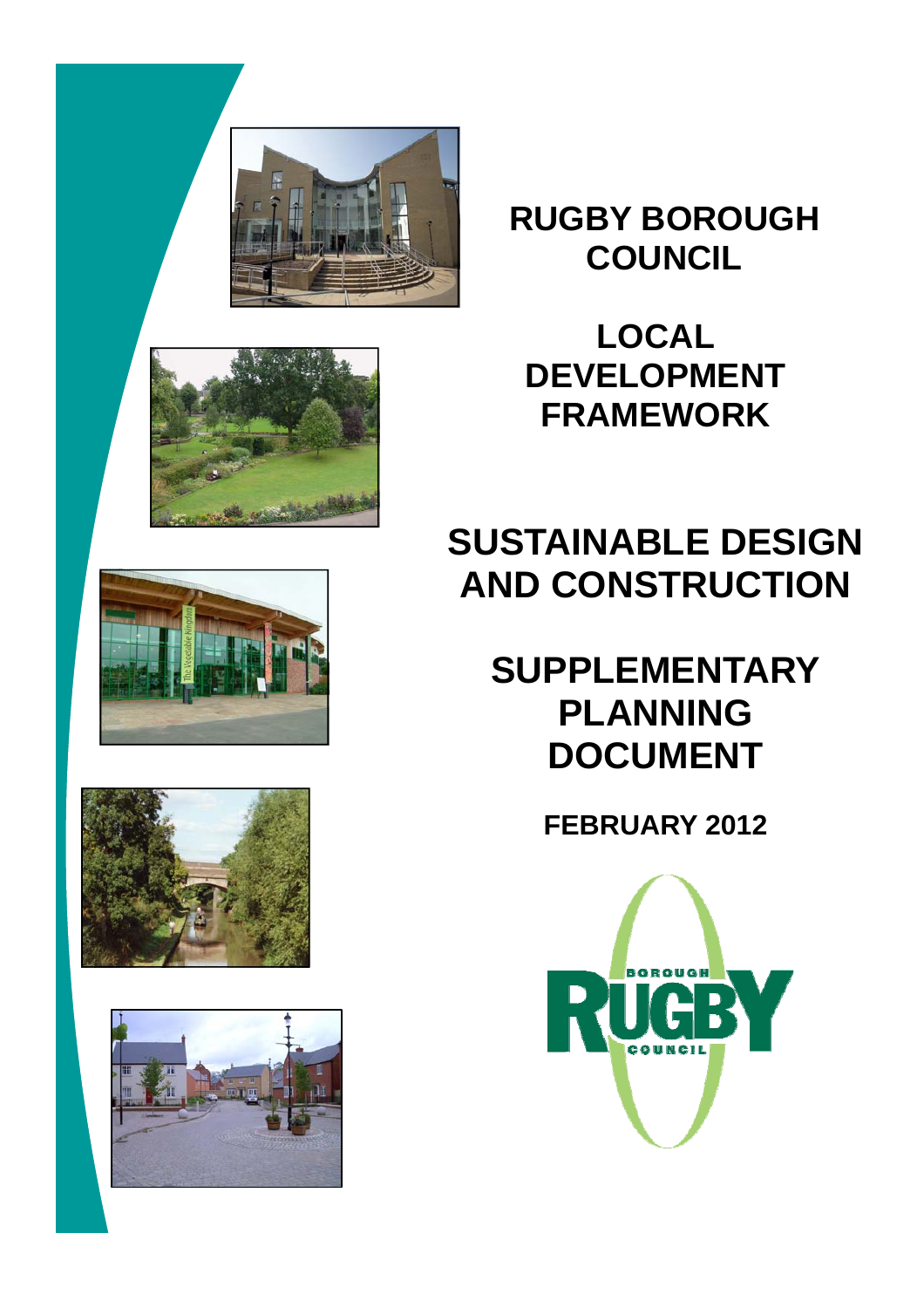# **Contents**

List of figures, tables and abbreviations

# **1. Introduction**

- 1.1 What is a Supplementary Planning Document?
- 1.2 How to use this document

# **2. Background**

- 2.1 Sustainable Design and Construction
- 2.2 Key drivers and policy framework
- 2.3 Local evidence base

# **3. Sustainable Design**

- 3.1 High Quality Design
- 3.2 The Sustainability Checklist and Design and Access Statements.<br>3.3 Water Efficiency
- **Water Efficiency**

# **4. Sustainable Buildings**

- 4.1 Carbon and Energy Efficiency
- 4.2 Calculating the 10% requirement<br>4.3 Carbon Efficiency of the Sustaina
- 4.3 Carbon Efficiency of the Sustainable Urban Extensions<br>4.4 The Enplanner Toolkit
- The Enplanner Toolkit

# **5. Justifying the Proposed Approach**

- 5.1 Summary of requirements
- 5.2 Justifying the Proposed Approach
- 5.3 Sample Planning Conditions

# **Appendices**

**Appendix A Implementation and Monitoring Appendix B Residential Design Guide** 

**Glossary**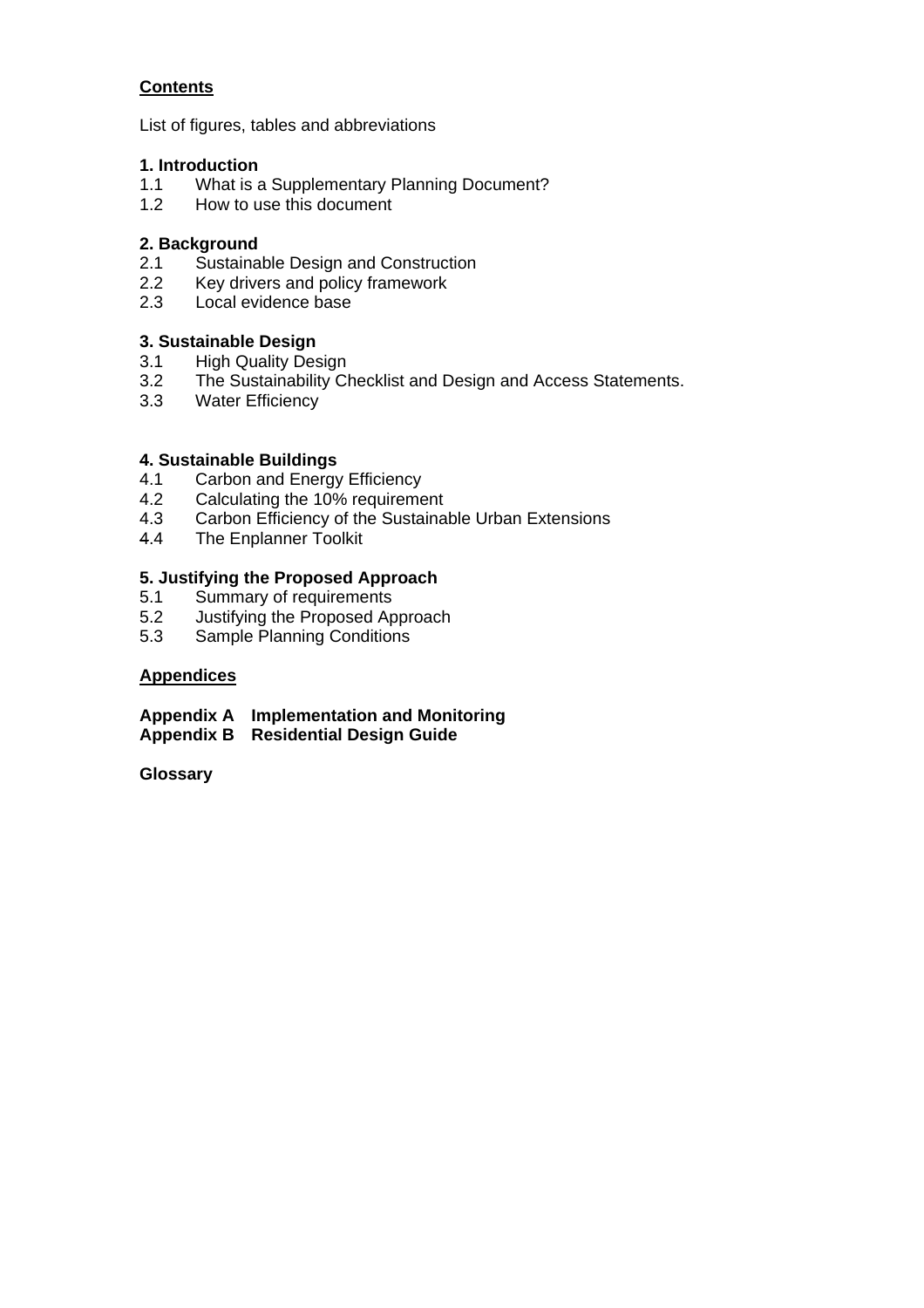# List of tables:

| Table 1 | Proposed carbon improvements over time                                                                      |
|---------|-------------------------------------------------------------------------------------------------------------|
| Table 2 | Sustainable Design and Construction policy requirements and<br>guidelines                                   |
| Table 3 | Extract from the Implementation and Monitoring Framework,<br>Appendix 1 of the Rugby Borough Core Strategy. |

# Abbreviations:

| <b>SPD</b>  | <b>Supplementary Planning Document</b>                       |
|-------------|--------------------------------------------------------------|
| <b>DPD</b>  | Development Plan Document                                    |
| <b>WMSC</b> | West Midlands Sustainability Checklist                       |
| <b>SC</b>   | <b>Sustainability Checklist</b>                              |
| <b>WSC</b>  | Warwickshire Water Cycle Study                               |
| <b>SuDS</b> | Sustainable Urban Drainage System                            |
| CABE        | <b>Commission for Architecture and the Built Environment</b> |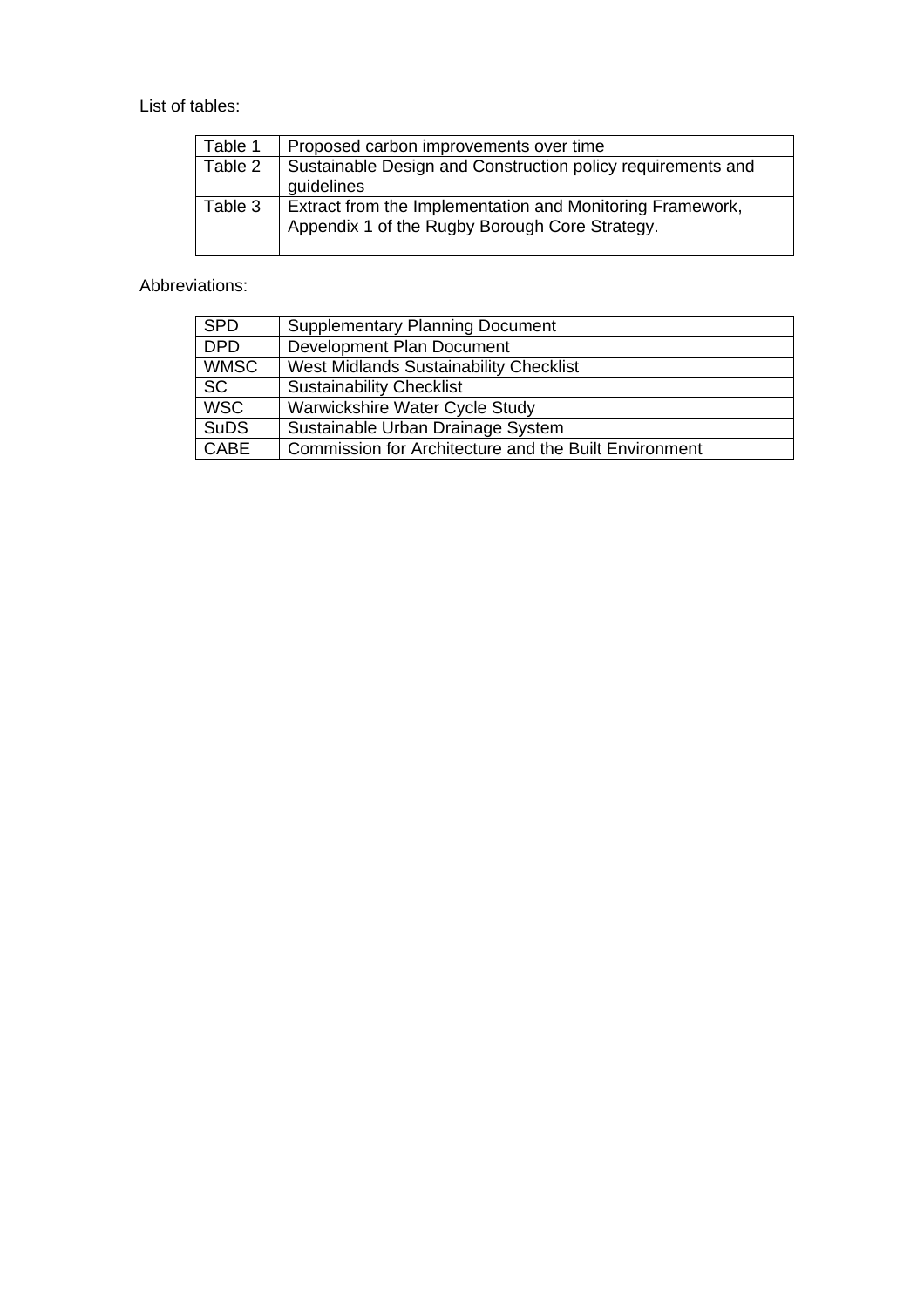# **1. INTRODUCTION**

# **1.1 Background**

The purpose of this document is to support the increasing requirement to create more sustainable development. It focuses on the design and construction of built development, considering urban design, resource efficiency, the impact of climate change and the creation of places where people can live, work and play.

This SPD forms part of the Rugby Borough Local Development Framework and supports the policies set out in the adopted Rugby Borough Core Strategy Development Plan Document (DPD), particularly policies CS16 Sustainable Design and CS17 Sustainable Buildings.

This document replaces the Sustainable Design and Construction SPD June 2009 and the Residential Design Guide SPD 2005.

# **1.2 What is a Supplementary Planning Document?**

A Supplementary Planning Document (SPD) is one of the material considerations that can be taken into account when determining a planning application for development. It is intended to provide helpful guidance for developers, applicants and other parties involved in the development process. The valuable role that Supplementary Planning Documents (SPD) can play in supplementing the policies and proposals of the Development Plan is set out in Planning Policy Statement (PPS) 12: Local Spatial Planning.

# **1.3 How to use this document:**

This Supplementary Planning Documents should be used as a guide to aid the achievement of Rugby Borough Council's Core Strategy Design policies CS16 & CS17.

Within the first section of the document the statutory background to the Design policies contained within the Core Strategy is set out alongside the local evidence base that supports them.

The second section of the document contains advice and guidance on how the standards within Core Strategy policies can be achieved and how to demonstrate compliance to the Council as part of a planning application:

- Chapter 3 outlines the policy requirements of Core Strategy policy CS16 Design and recommends the use of guidance notes and toolkits that will enable an applicant to demonstrate compliance with this policy.
- Chapter 4 outlines the policy requirements of CS17 Sustainable Buildings and recommends further tools that can be used by applicants to investigate how they can achieve the required sustainability standards.

The third section relates to the implementation of Core Strategy policies. The policy requirements of policies CS16 and CS17 for different types of development are summarised and then the topics that are likely to be discussed as part of negotiations between Planning Officers and applicants relating to the financial viability and technical feasibility of proposals are outlined. This section also provides sample planning conditions.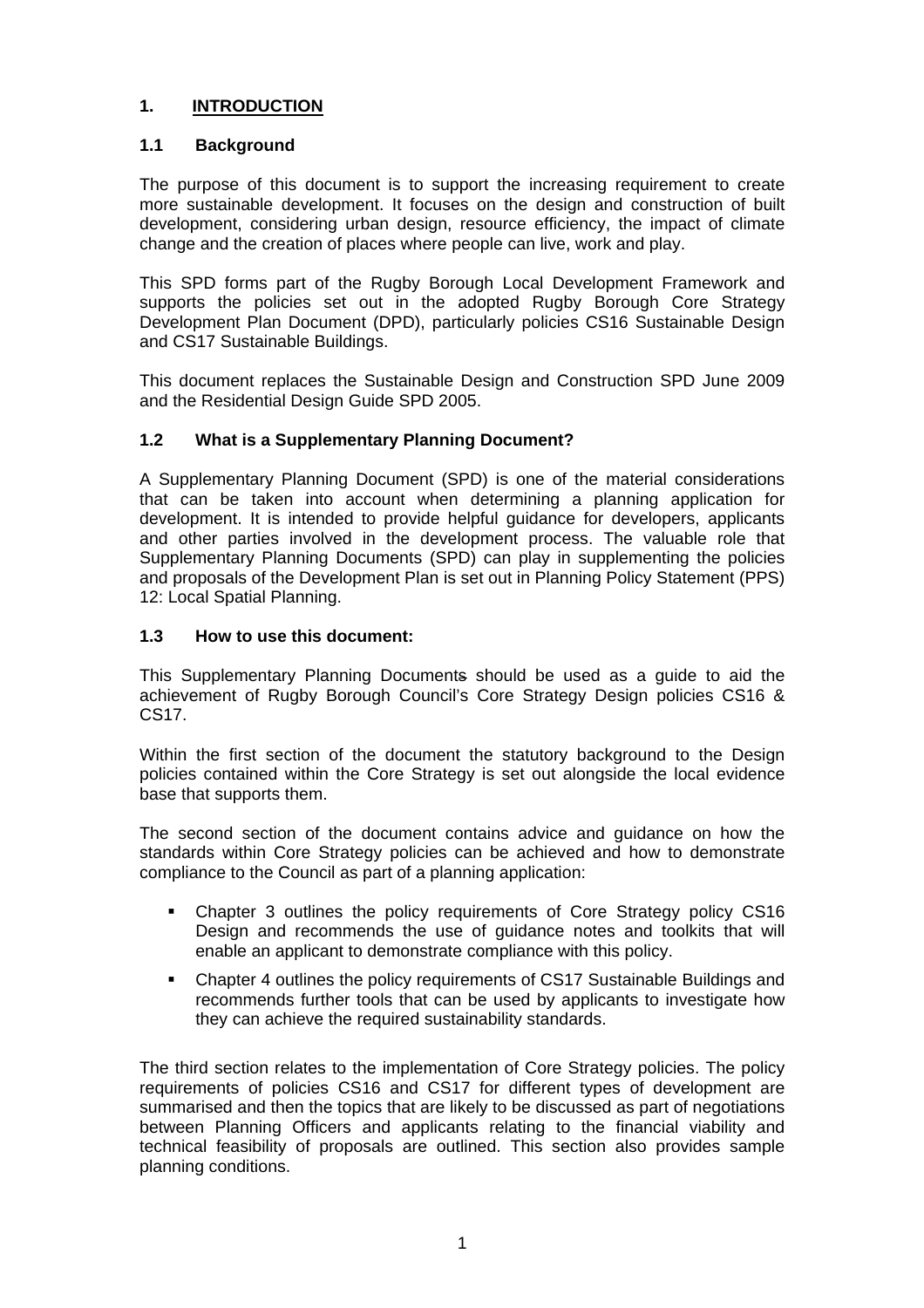Finally the appendices of the SPD contain, information about how the Council will monitor policies CS16 and CS17 and the Residential Design Guide which offers advice and outlines the principles of extending a dwelling, without unduly affecting neighbours and respecting the character of the area and existing property.

This document is wide ranging and currently comprehensive, however, it is recognised that the subject of sustainability particularly related to development, is rapidly changing, so the information will change over time. Section 6.3 of this document is particularly relevant here where the technical feasibility and financial viability of each scheme will result in different provisions on a case by case basis.

# **1.4 Link to Building Regulations**

Building Regulations are set by the Government and provide technical standards for different aspects of a building's construction to ensure that minimum health and safety levels are achieved. These regulations apply to most new buildings and many alterations to existing buildings.

The Building Regulations include standards which relate to the environmental impact of buildings. These include standards on energy conservation (Part L), ventilation (Part F), drainage (Part H) and waste storage (Part H). Checking compliance with the Building Regulations is a separate process to getting planning approval.

However as both the Building Regulations and planning policies need to be met for a development to be able to go ahead it is more effective and faster if they are both considered together in the design process. CS16 and CS17 and the guidance in this SPD and online will help achieve compliance with the relevant Building Regulations. The Council encourages standards of design and construction that go beyond the minimum standards set out in the Building Regulations.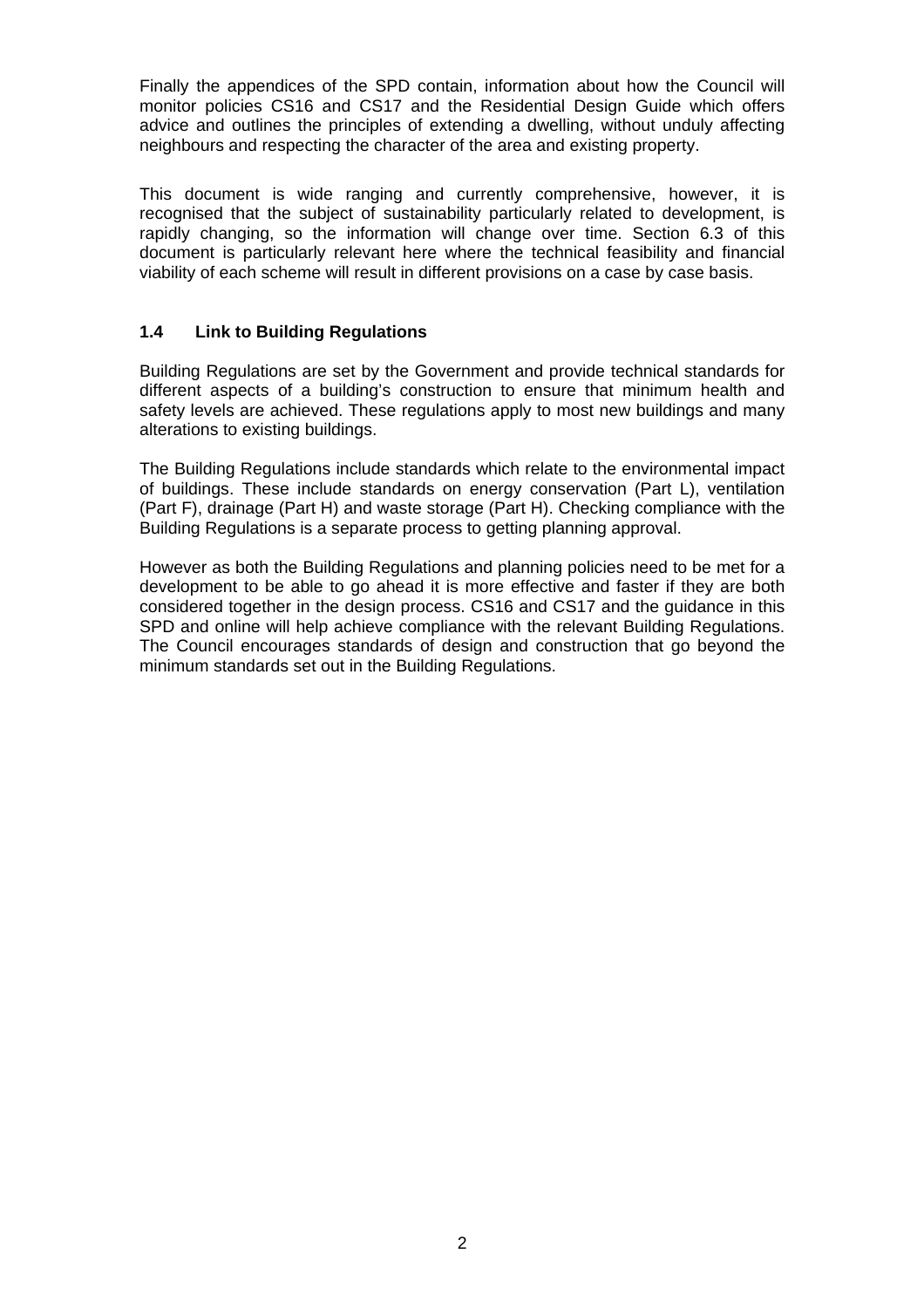# **2. BACKGROUND**

# **2.1 Sustainable Design and Construction**

Sustainable development is central to the spatial planning system in the UK. As a result, consideration of sustainability criteria is now of prime importance in the design of new development.

Sustainable design seeks to lay out development so that it makes maximum use of natural and renewable resources such as the sun, the rain and the wind. It encourages people to use and move around a development in more sustainable ways, by walking, cycling and using public transport rather than being totally dependent on using private cars. Sustainable design allows people to reuse and recycle their waste materials and creates a range of interesting and different environments, with green space well integrated with built space. It also seeks to use non-renewable resources, such as land, more efficiently.

Sustainable construction seeks to build development in an efficient way so that scarce and valuable resources are not wasted. It insulates walls and roofs to keep people warm in winter and cool in summer, with minimum need for additional energy. Where energy is provided renewable sources are used such as solar panels set within the fabric of the building. Water is re-circulated, either as rainwater or grey water or both, before being released into the drainage system. Construction materials are locally sourced from renewable resources, whilst buildings are erected by local labour, so that transportation is minimised.

Sustainable design and construction is a positive response to the effects of climate change through achieving the following:

- Reducing energy consumption and promoting the use of renewable energies;
- Reducing the use of transport, which increases the emission of carbon dioxide and other greenhouse gases into the atmosphere;
- Conserving and reusing water, thereby reducing consumption;
- Slowing the speed at which rain flows into the natural water course network, so as to reduce flooding;
- Using materials more efficiently;
- Reducing and reusing waste;
- Increasing recycling so that the material left to go to landfill can be accommodated in the very limited facilities available.

# **2.2 Key drivers and policy framework:**

The **Climate Change Act 2008** puts into statute the governments target to reduce C02 emissions through domestic and international action to 60% below 1990 levels by 2050.

# **National Policy Framework**

#### **Planning Policy Statement (PPS) 1: Delivering Sustainable Development**

Paragraph 5 of PPS1 requires local authorities to facilitate and promote sustainable and inclusive patterns of urban and rural development by:

- Making suitable land available for development in line with economic, social and environmental objectives to improve people's quality of life;
- Contributing to sustainable economic development;
- Protecting and enhancing the natural and historic environment, the quality and character of the countryside, and existing communities;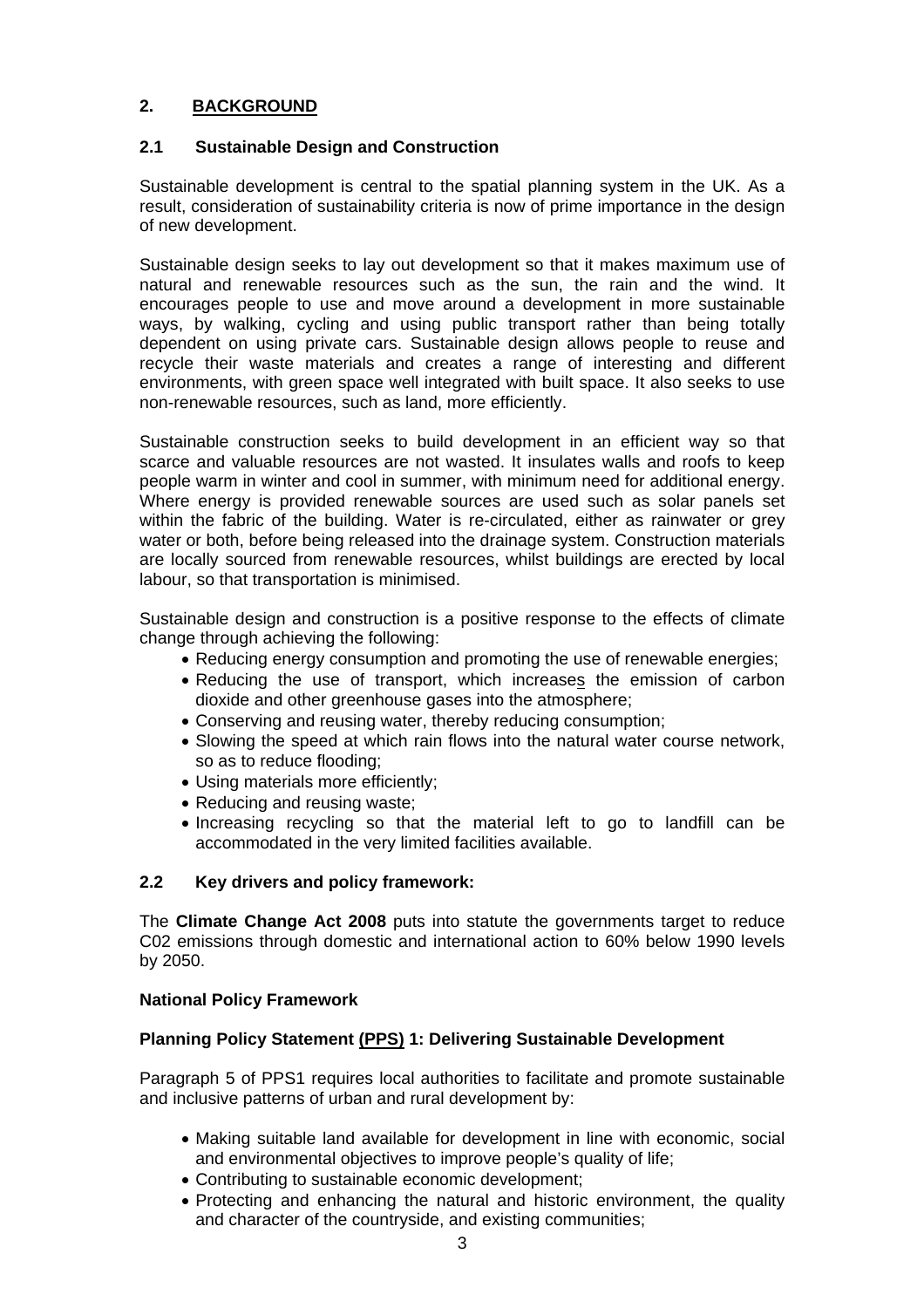- Ensuring high quality development through good and inclusive design, and the efficient use of resources;
- Ensuring that development supports existing communities and contributes to the creation of safe, sustainable, liveable and mixed communities with good access to jobs and key services for all members of the community.

The **Supplement to Planning Policy Statement 1 (Planning and Climate Change)**  sets out how spatial planning should contribute to reducing emissions and stabilising climate change (mitigation) and take into account the unavoidable consequences (adaptation). It requires local planning authorities to set policies on the provision of low carbon and renewable sources of energy to provide the platform necessary for securing and complementing the increasingly high levels of energy efficiency required by Building Regulations.

## **Local Policy Framework**

Chapter 7: Design, of the Core Strategy seeks to achieve high quality, inclusive design alongside the highest viable standards of environmental performance in all developments. This SPD supports policies CS16 Sustainable Design and CS17 Sustainable Buildings. The content of these policies is outlined in subsequent chapters of this document.

# **2.3 Local Evidence Base**

## **Warwickshire and Solihull Renewable and Low Carbon Energy Resource Assessment and Feasibility Study ("Renewable Energy Study"),** Camco, 2010

In accordance with PPS1 and PPS22 this study informed the local authorities of Warwickshire and Solihull Metropolitan Council of the potential viability and deliverability of various renewable and low carbon options which provided an evidence base for the production of subsequent Development Plan documents.

The study assessed the potential for local renewable energy looking at decentralised generation together with opportunities in future new development and retrofit within existing buildings. Options for setting carbon standards have been considered, in particular the viability of exceeding the nationally proposed zero carbon buildings road map.

The findings of this Warwickshire based study are supported by the findings of the West Midlands Renewable Energy Capacity Study, commissioned by Telford and Wrekin Council, on behalf of the West Midlands local authorities, and published March 2011. The conclusions found wind and biomass to be the most significant renewable energy resources in Rugby Borough followed by the technologies used to improve the carbon efficiency of new developments. The study is available to view on the Telford and Wrekin web pages, www.telford.gov.uk.

The various renewable and low carbon energy feasibility studies conclude that in Rugby decentralised wind energy and decentralised biomass will be the most significant renewable energy sources in the Borough in future, followed by the technologies used to improve the carbon efficiency of new developments.

#### **Warwickshire Water Cycle Study,** Halcrow, 2010

Halcrow Group Ltd was commissioned to undertake a WCS for the five Warwickshire Planning Authorities in consultation with the Environment Agency and Severn Trent Water. The objectives of the study were to undertake a review of existing processes and capacity and recommend the most appropriate infrastructure option to accommodate growth and any necessary flood risk mitigation of environmental management measures necessary to avoid adverse impacts.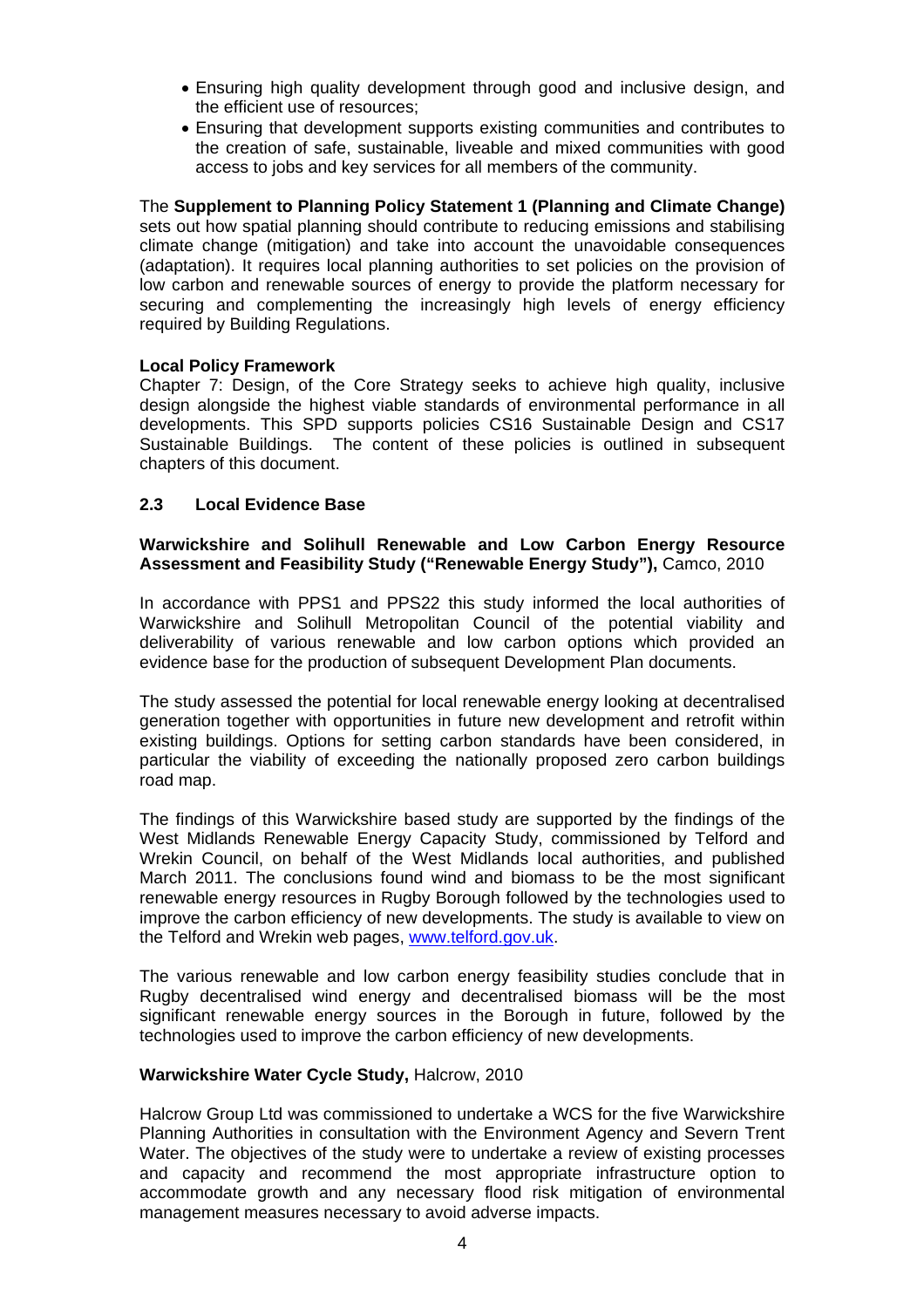The approach adopted for the WCS was mapped against Environment Agency guidance on undertaking such studies that highlights a three stage process; scoping, outline and detailed. This report is an outline WCS; it has been decided as part of the study that a detailed WCS is not required in this instance.

The study identified a number of shortfalls in water resource capacity affecting the ability of Severn Trent Water to meet target levels for the Severn Water Resource Zone, in which Rugby is located.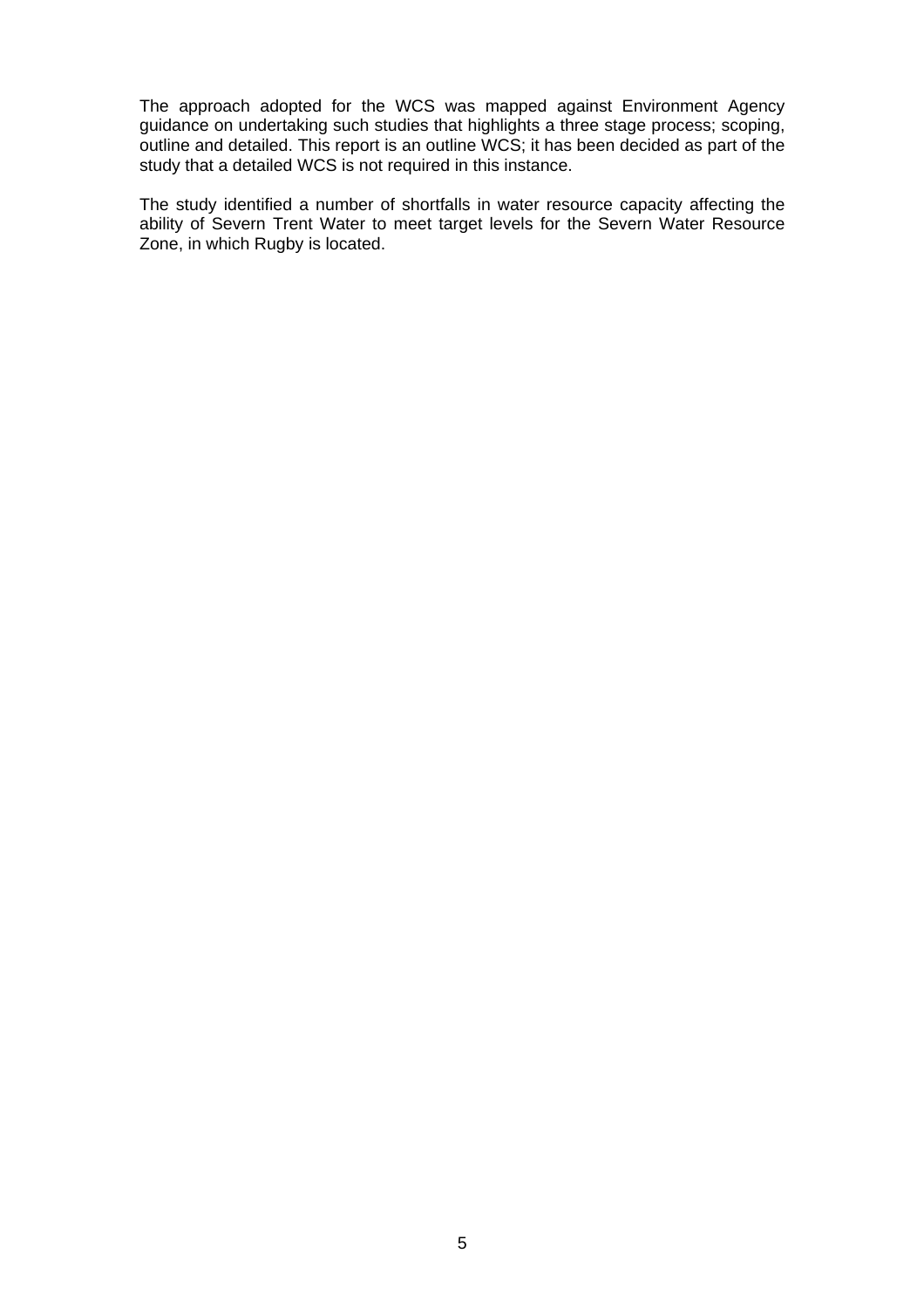# **3. SUSTAINABLE DESIGN**

# **3.1 Introduction**

This chapter contains guidance as to how the policy requirements of Core Strategy policy CS16 Sustainable Design can be met. The policy requirements of CS16 are outlined in the box below and a number of tools and methods are recommended to achieve compliance. Further to this, information about how the Council intends to implement policy CS16 is also provided.

# **3.2 High Quality Design**

The opening paragraphs of Policy CS16 require high quality design and the safeguarding of amenity. This should also include the amenity of future occupiers of the development.

# *CS16 extract*

*All development will demonstrate high quality, inclusive and sustainable design and will only be allowed where proposals are of a scale, density and design that would not cause any material harm to the qualities, character and amenity of the areas in which they are situated.* 

*Development will ensure that the amenities of existing and future neighbouring occupiers are safeguarded.* 

*New development should seek to complement, enhance and utilise where possible, the historic environment and must not have a significant impact on existing designated and non-designated heritage assets and their settings.*

The following are sources of information that can assist applicants with the design of their proposal to ensure these policy requirements are met. Use of the various sources of information with regard the historic environment will ensure that any development proposal will not have a detrimental impact on heritage assets. The Residential Design Guide will assist applicants with the design of small scale domestic development such as extensions.

# • **Historic Environment**

Where relevant development should complement or enhance the historic environment. This should be determined by utilising relevant documents such as Conservation Area Appraisals; Historic Landscape Characterisation and also the provisions contained within Planning Policy Statement 5: The Historic Environment. The listed buildings within the entire Borough can be found at http://www.rugby.gov.uk/site/scripts/download\_info.php?downloadID=1110 alongside a list of Locally Listed Buildings within Rugby town centre which the Council maintains. In addition English Heritage maintains a page on its website where a search for heritage assets can be made. The webpage is www.englishheritage.org.uk/heritageprotection.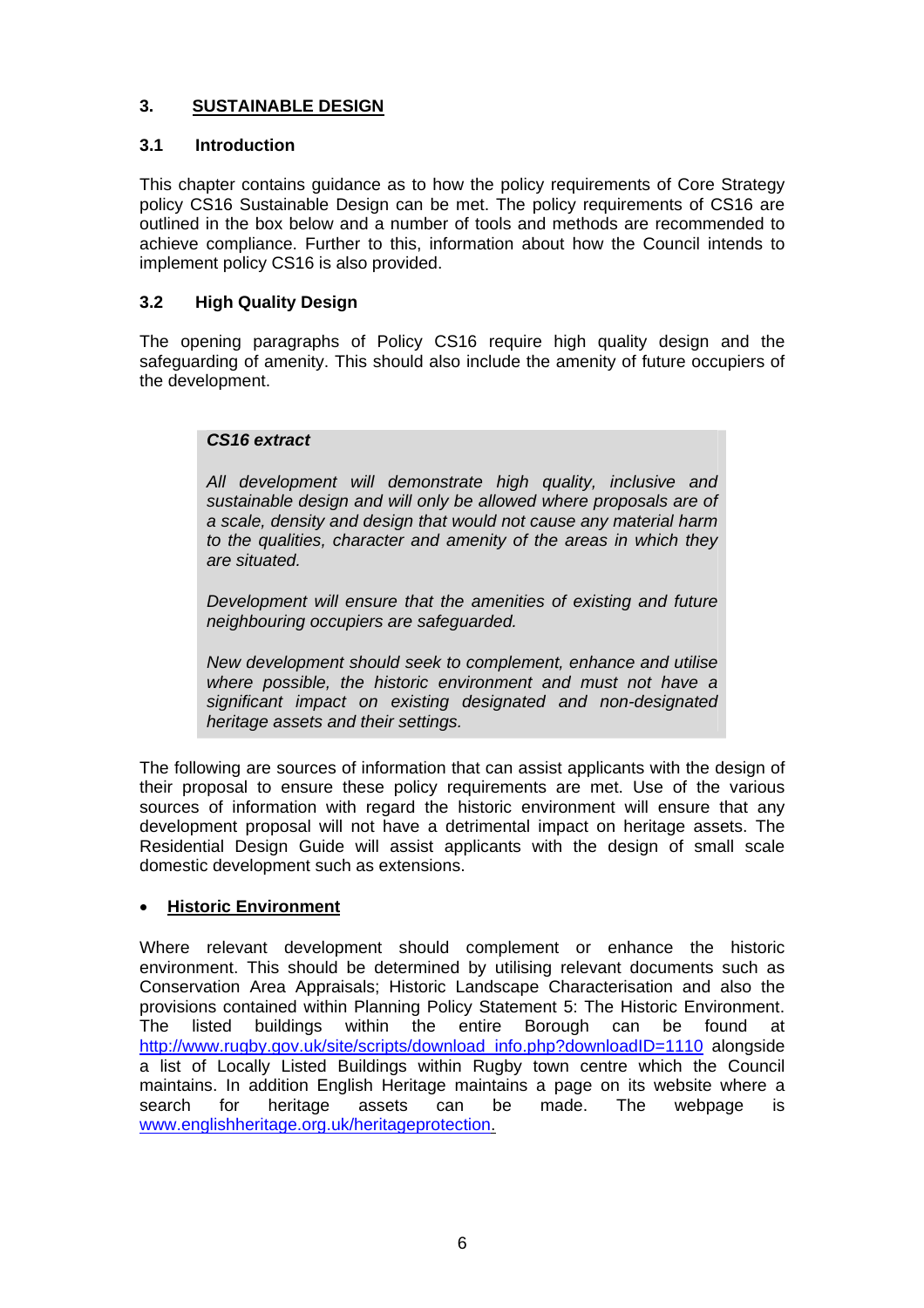# • **Residential Design Guide**

The Residential Design Guide offers advice for householders and professionals on the main principles of extending a dwelling, without unduly affecting neighbours and respecting the character of the area and existing property. The advice outlines the main considerations taken into account by the Council when assessing applications for extensions and whether they are in compliance with Core Strategy Policy CS16.

The Residential Design Guide can be found in Appendix B of this SPD.

# **3.3 West Midlands Sustainability Checklist and Design and Access Statements**

The submission of a completed West Midlands Sustainability Checklist as part of a planning application is recommended within Chapter 7 of the Core Strategy. Since the adoption of the Core Strategy, funding for the Checklist from Advantage West Midlands has ended following the closure of all Regional Development Agencies. As such the West Midlands Sustainability Checklist is no longer supported. No new accounts or projects can be registered.

The West Midlands Sustainability Checklist was prepared by the West Midlands Regional Assembly and Advantage West Midlands with the help of the Building Research Establishment, and the support of the Department of Local Communities and Local Government, World Wildlife Fund, West Midlands Building Technology Cluster, West Midlands Regional Planning Officers Group, and Sustainability West Midlands. The checklist identified a range of different economic, social and environmental sustainability issues covered in National Guidance and enabled users to assess to what extent a development site proposal will deliver on the different aspects of sustainability.

Despite the effective withdrawal of the West Midlands Sustainability Checklist, Rugby Borough Council considers that there is still a significant role in the submission of a Checklist to demonstrate compliance with CS16 and CS17 that is not achieved elsewhere. However, the existing West Midlands Sustainability Checklist is an extensive document and not all is specifically relevant to demonstrate compliance to Core Strategy policy. As such, a bespoke Rugby Borough Sustainability Checklist (SC) has been produced to achieve just that. This is available to download at www.rugby.gov.uk alongside an electronic copy of this SPD.

# *CS16 extract*

*Sustainable drainage systems (SuDS) should be proportionately incorporated in all new scales of developments. Infiltration SuDS should be promoted where it is practical. Where infiltration SuDS are not applicable surface water should be discharged to a watercourse in agreement with the Environment Agency.* 

*Considerations in reducing the use of non renewable resources and taking into account the impacts of climate change include:* 

*Urban heat islands and cooling;* 

*Promoting sustainable methods of transport;* 

*Conserving and enhancing the built and natural environment.*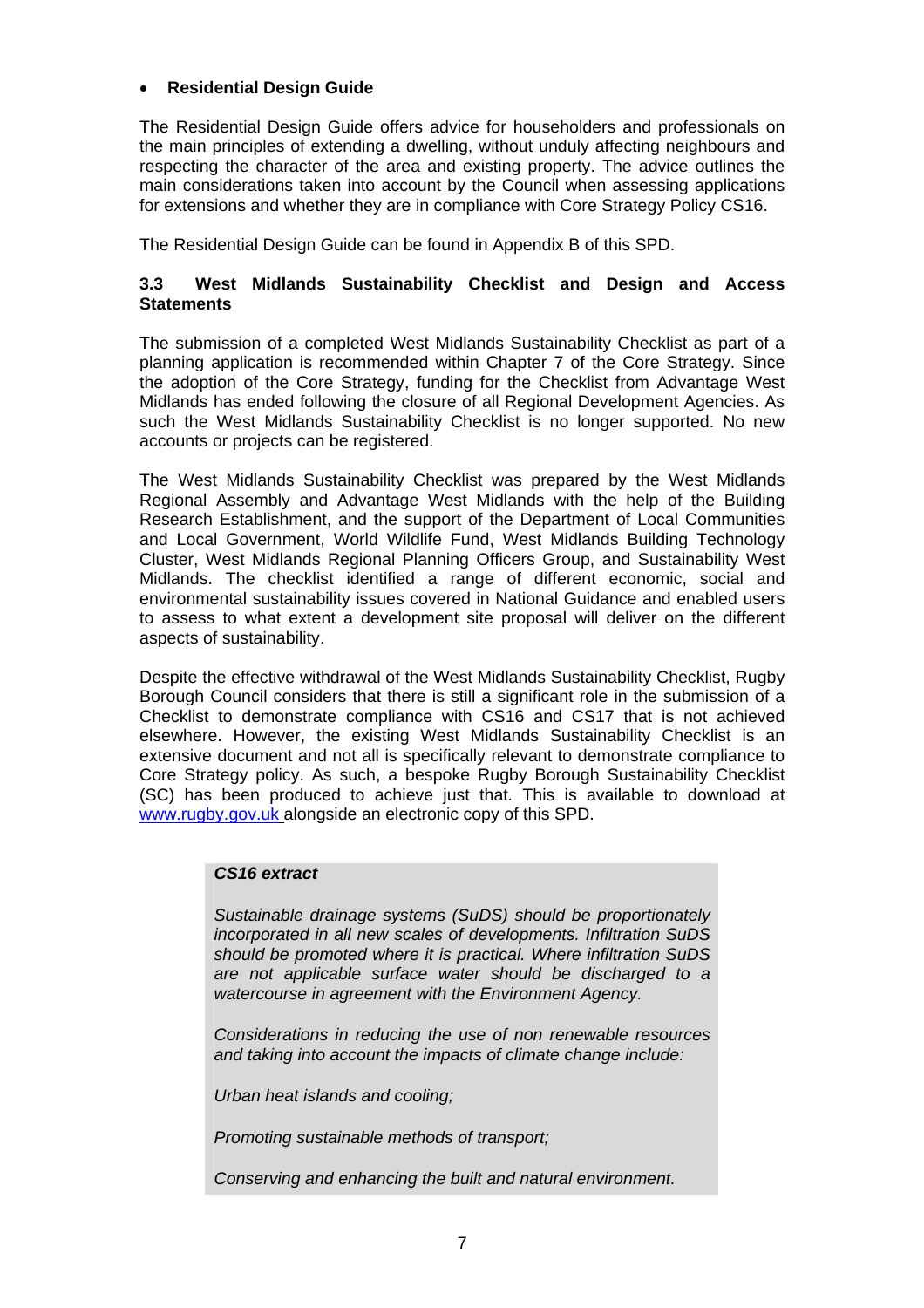The SC is a valuable tool in the negotiation process between developers and planning officers and developers should submit a completed Checklist to demonstrate how proposals will minimise energy consumption and adapt to the future impacts of Climate Change. More guidance is provided in Chapter 5 of this SPD.

# **Sustainable Drainage Systems**

In 2010, the Flood and Water Management Act gained royal ascent. This Act transferred the responsibility of approving the appropriateness of a Sustainable Drainage System for a development from the Environment Agency to local authorities. This is to be achieved through the creation of SUDS Approval Board (SAB). Under the Flood and Water Management Act, the Lead Local Flood Authority (LLFA), in this case, Warwickshire County Council are in the process of creating a SuDS Approval Board (SAB) which is currently anticipated to be implemented late in 2012. All developments including housing when there is more than one dwelling included in the application will need SuDS approval. Once in place further guidance will be made available as necessary.

# **3.4 Water Efficiency**

The penultimate paragraph of Policy CS16 (below) contains water efficiency requirement for domestic and non domestic buildings.

## *CS16 Extract*

All new residential development should meet the water *conservation standards in Level 4 of the Code for Sustainable Homes. Non-residential development shall demonstrate water efficiency of the relevant BREEAM very good standard.* 

The Warwickshire Water Cycle Study (WCS) explains that there are a number of shortfalls in water resource capacity affecting the ability of Severn Trent Water to meet target levels for the Severn Water Resource Zone, in which Rugby is located. As a result, the WCS recommends new development achieves the water standards of CfSH level 3 or 4 as a minimum and this recommendation is reflected within Policy CS16.

The Code for Sustainable Homes contains an increasing minimum standard for water efficiency for each Code level:

| <b>Maximum water consumption</b><br>(litres/person/day) | <b>Mandatory Levels</b> |  |
|---------------------------------------------------------|-------------------------|--|
| 120                                                     | Levels 1 and 2          |  |
| 105                                                     | Levels 3 and 4          |  |
| 8۲                                                      | Levels 5 and 6          |  |

Part G of Building Regulations was updated in April 2010 to include a water efficiency requirement that is equivalent to Code Level 1 or 2. The requirement in Policy CS16 therefore exceeds current building regulations.

# **Calculating Water Efficiency**

The Department for Communities and Local Government has published a national calculation methodology for assessing water efficiency in new dwellings: The Water Efficiency Calculator for New Dwellings. The methodology calculates the whole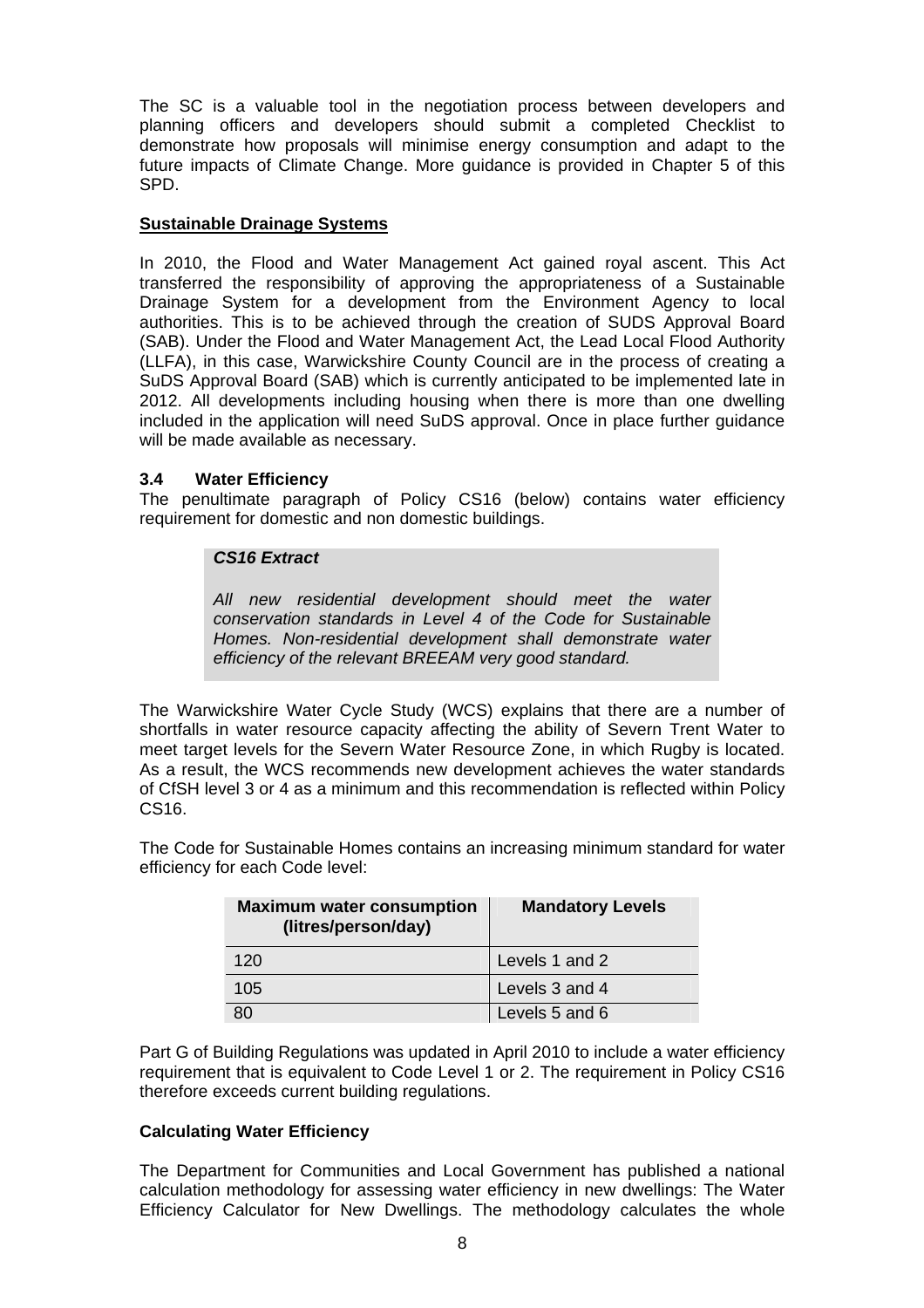house potable water consumption in new dwellings and can be used to assess compliance against the water performance targets in Buildings Regulations and the Code for Sustainable Homes. It can therefore be used by applicants to calculate the water efficiency of their proposed development and to demonstrate compliance with Core Strategy Policy CS16. Planning officers may also use the calculator to demonstrate compliance.

The methodology document and calculator tool is available on the DCLG website at: http://www.communities.gov.uk/publications/planningandbuilding/watercalculator

More guidance on when the water efficiency standard achieved should be submitted to the Council and example planning conditions relating to water efficiency are included within this SPD in Chapter 5.

For further information about increasing the water efficiency of new buildings please contact the Building Control department: 01788 533 533.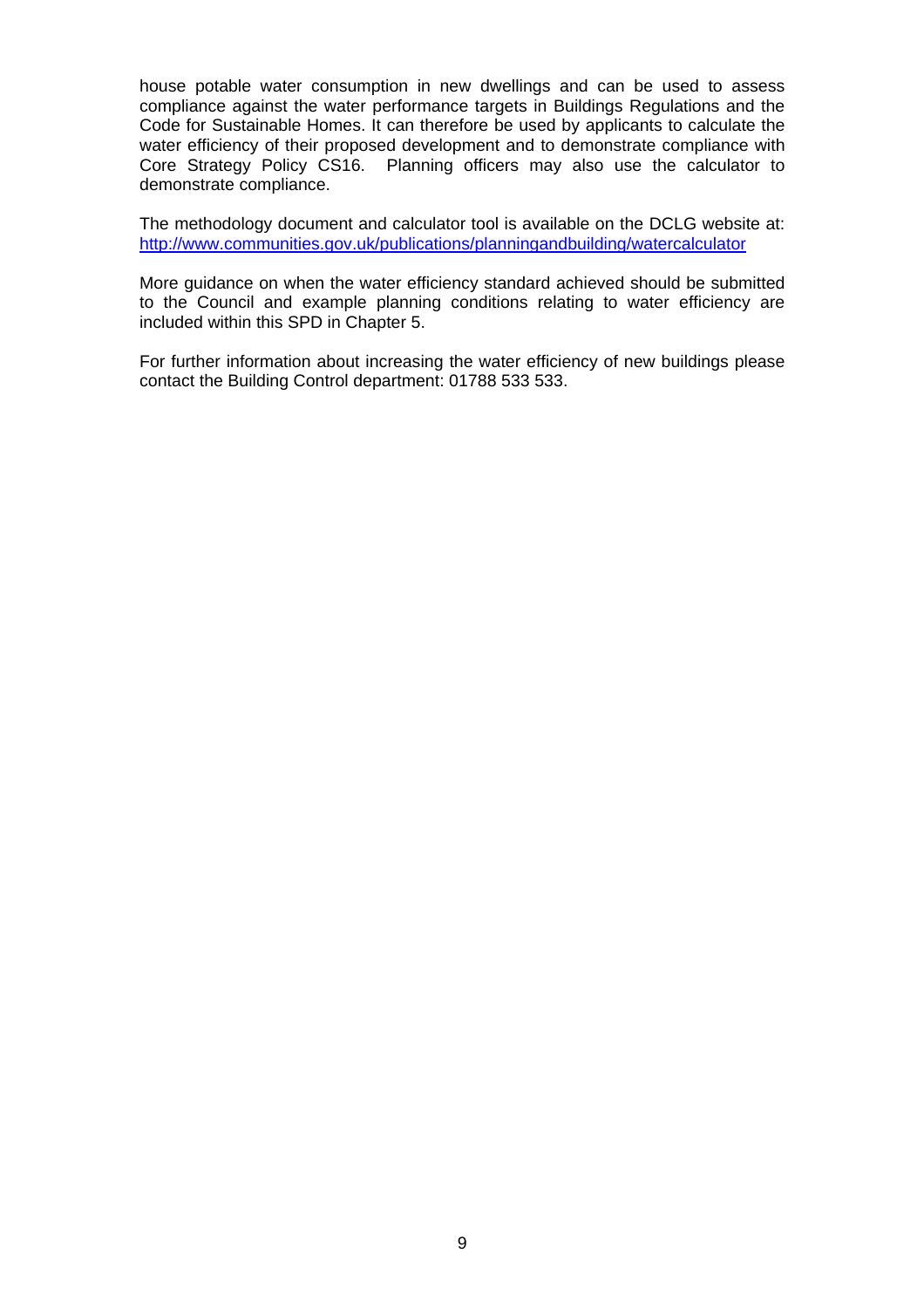# **4 SUSTAINABLE BUILDINGS**

## **Introduction**

This chapter contains guidance as to how the policy requirements of CS17 of the Core Strategy can be met. The requirements of CS17 are outlined and a number of tools and methods are recommended to achieve compliance. Further to this, information about how the Council intends to implement policy CS17 is also provided.

# **4.1 Carbon and Energy Efficiency**

National planning policy outlines a steady increase in the energy efficiency standards to be required by Building Regulations up to 2016 when all new dwellings will be required by Building Regulations to be zero carbon:

|  |  | Table 1: Proposed carbon improvements over time: |  |  |
|--|--|--------------------------------------------------|--|--|
|--|--|--------------------------------------------------|--|--|

| <b>Date</b>                                            | 2010 | 2013                                       | 2016        |
|--------------------------------------------------------|------|--------------------------------------------|-------------|
| Carbon improvement as compared to<br>Part L (BRs 2006) | 25%  | 44%                                        | Zero carbon |
| Equivalent energy/carbon standard in<br>the Code.      |      | Code Level 3   Code Level 4   Code Level 6 |             |

Source: Building a Greener Future: Policy Statement. Department for Communities and Local Government

Core Strategy Policy CS17 contains some locally specific requirements for development in the Borough that it is hoped will result, where possible, in larger carbon savings than those set out in the table above.

Information about the renewable and low carbon energy technologies available can be found on the Council's web pages, www.rugby.gov.uk. The Enplanner Toolkit, referred to below, also contains similar information. This is available to view at www.enplanner.com.

## **4.2 Calculating 10% Carbon Reduction**

Policy CS17 requires all new development to achieve a 10% reduction in carbon dioxide emissions to be achieved through the incorporation of decentralised, renewable and low carbon energy technologies.

#### *CS17 Extract*

*As a minimum, all new development of 10 dwellings or 1000sqm of non-residential floor space or more shall incorporate decentralised and renewable or low carbon energy equipment to reduce predicted carbon dioxide emissions by at least 10%.*

This Policy wording is defined within the PPS1 Practice Guidance. It should be noted that the phrase "reduce predicted carbon dioxide emissions" refers to the total site CO2 emissions for all end uses, not just those regulated by Building Regulations.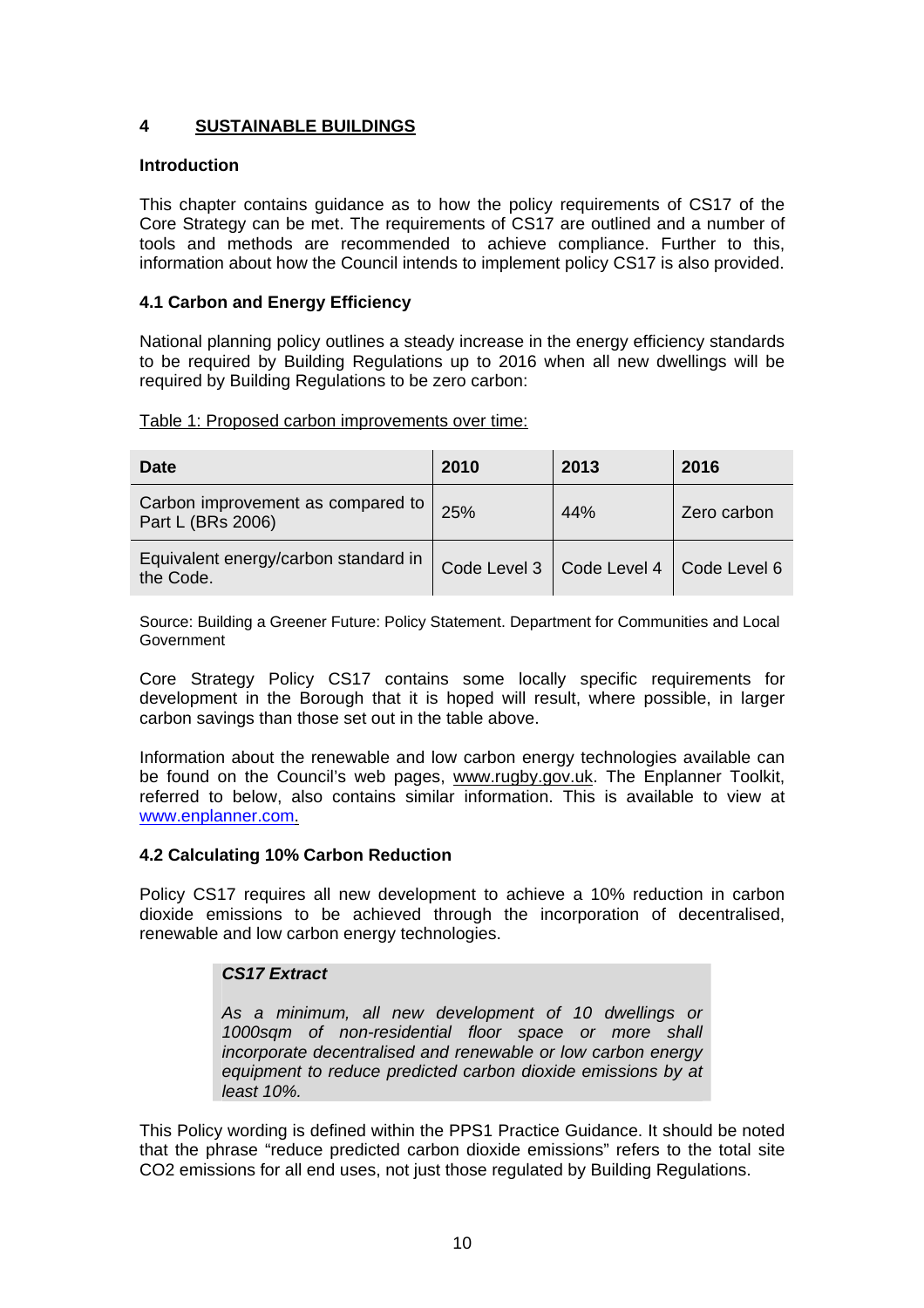As recommended in the Practice Guidance to the Supplement to PPS1 the carbon dioxide baseline will be calculated through estimating the emissions that would arise from the building if it were designed to comply with Building Regulations and an allowance for unregulated emissions. Any reductions in emissions that would result from planned efficiency improvements are deducted to arrive at a baseline emission rate that the percentage contribution from decentralised and renewable and low carbon sources can be measured against. Rugby Borough Council recommend that applicants use the Enplanner Toolkit to aid them in achieving carbon saving targets (see para 4.5).

The Practice Guidance to the Supplement to PPS1 is available on the Homes and Communities Agency website for further information, **www.homesandcommunities.co.uk/ourwork/sustainable-development**

# **4.3 Carbon efficiency within the Sustainable Urban Extensions**

The Council believes major development proposals, including those relating to Strategic Urban Extensions provide a valuable opportunity to maximise the potential for reducing carbon emissions through improved energy efficiency in both construction and design. For this reason, Policy CS17 requires development of this nature to achieve the highest technically feasible and financially viable carbon efficiency standards of the Code for Sustainable Homes, even when these standards are higher than those required at the national level.

# **CS17 Extract**

*Development of the Sustainable Urban Extensions will achieve the highest technically feasible and financially viable carbon efficiency standards of the Code for Sustainable Homes possible, even when these standards are higher than those expected at the national level.* 

The carbon efficiency standard to be achieved should be agreed with Planning Officers as part of the application process, and set through condition of a planning permission. Information relating to technical feasibility and financial viability will be considered during this negotiation process (see Chapter 5). The Council will encourage the design of large scale developments that are likely to be phased, to meet the standards that will be required when proposals begin to be implemented as outlined in table 1. Planning Officers may use the Enplanner Toolkit to assess the carbon efficiency of proposed developments, where applicable.

# **4.4 The Enplanner Toolkit**

The Enplanner is an online toolkit that is designed to make it easier for applicants to meet local planning requirements for onsite renewable energy generation as part of their development proposal and allow planning officers to check these requirements have been met. Rugby Borough Council was involved in the commissioning and development of the Enplanner alongside Encraft, the Carbon Trust and other CSWAPO\* authorities.

The Enplanner is a multi-functional piece of software that operates at three levels of complexity. The toolkit enables users to:

 calculate the annual energy consumption and carbon emissions of a proposed development;

 $\overline{a}$ \* CSWAPO – Coventry, Solihull and Warwickshire Area Planning Officers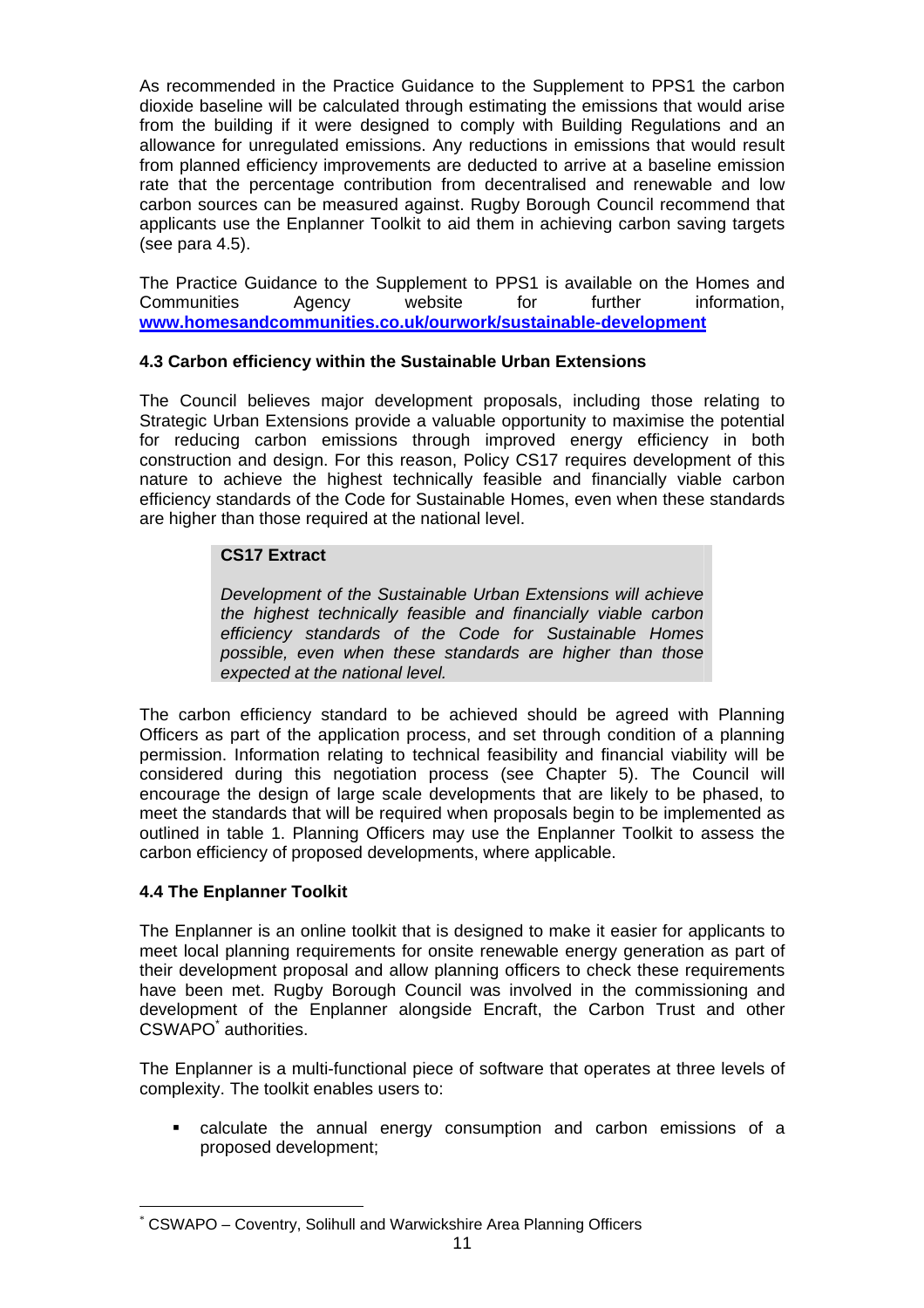- find out about location specific renewable resource information and indicative renewable technology specifications and the contribution that could be made to meeting carbon saving targets;
- **•** view the total annual energy consumption and carbon emissions before and after adding renewable technologies and the extent to which these technologies will meet planning requirements; and
- generate an energy statement, summarising the likely degree of compliance to planning policies using the renewable technologies selected. This can be submitted as part of a planning application.

Rugby Borough Council Planning Officers will use the Enplanner where relevant to check that planning proposals are achieving the related carbon saving targets of CS17. It is recommended therefore that an Enplanner Sustainability Statement is submitted with applications, further guidance on this is provided in table 2 in Chapter 5 in addition to example planning conditions relating to carbon efficiency.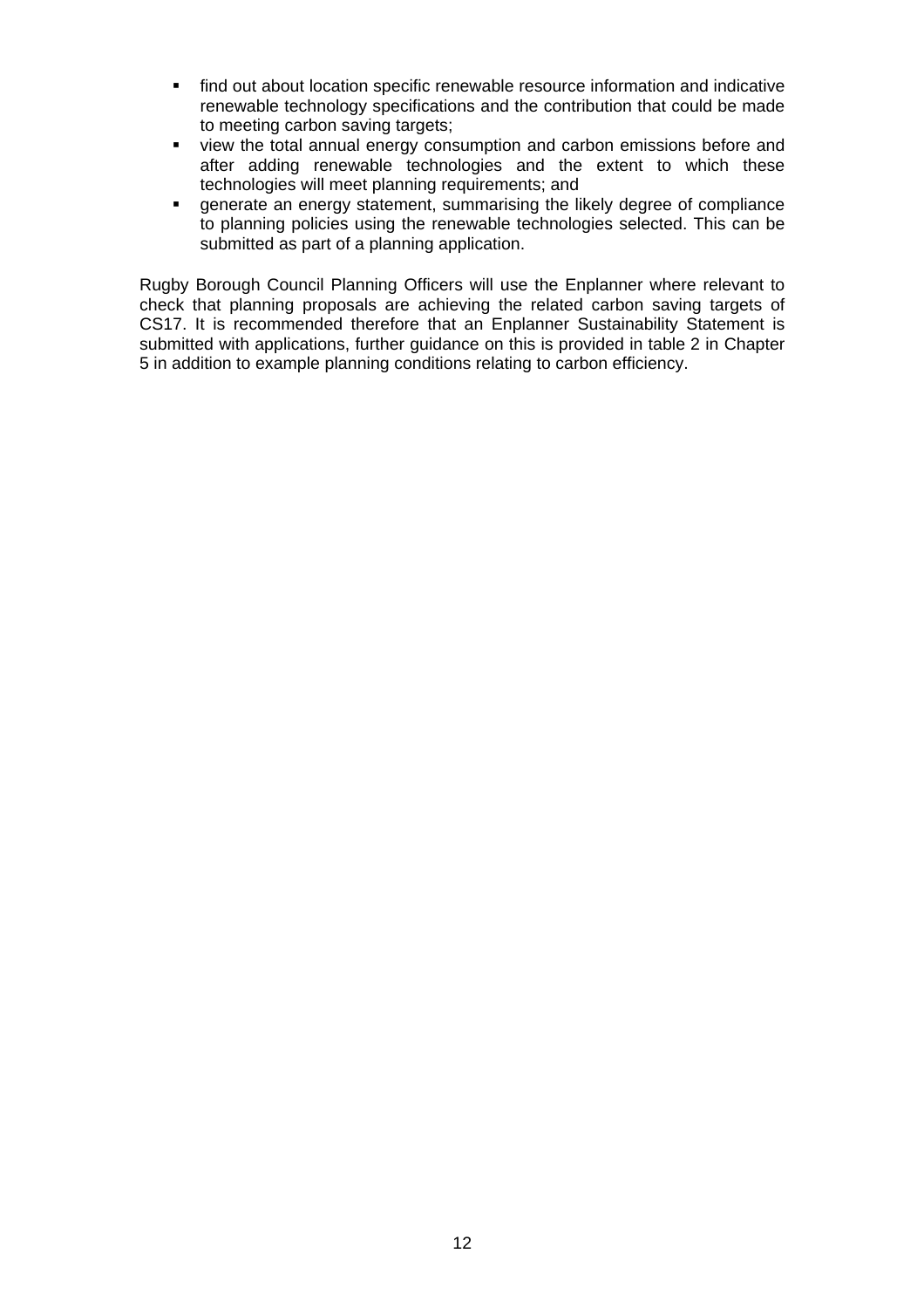# **5 JUSTIFYING THE PROPOSED APPROACH**

# **Introduction**

This chapter will outline a summary of policy requirements as referred to in previous chapters and provides advice as to the information that should be submitted alongside a planning application to justify the proposed approach towards Sustainable Design and Construction. The likely content of negotiations regarding Sustainable Design and Construction are then outlined, providing information about the Council's expectations so that applicants can prepare accordingly.

# **5.1 Summary of requirements**

The below table provides a summary guidance on how applicants are expected to demonstrate compliance with the relevant policy requirements of CS16 and CS17. It differentiates between the requirements from domestic; minor and major development. It is however acknowledged that an applicant may not be in possession of all of the information required at an outline stage for provision of the below requirements. In such cases, if an outline planning approval is granted, it will be accompanied by a condition which requires demonstration of compliance of the relevant policy requirements at the detailed stage. Furthermore in the case of other requirements such as the water efficiency requirements, it is highly likely that this will be demonstrated through compliance with a condition. Sample conditions are in section 5.3.

## **If there is any uncertainty it is recommended that the applicant speaks to the Council's Development and Enforcement Team.**

Table 2: Rugby Borough Council's Sustainable Design and Sustainable Buildings requirements and recommended methods of demonstrating compliance:

| <b>Development</b><br>type                                                       | <b>Policy Requirement</b>                                                                                             | <b>Recommended method of</b><br>demonstrating compliance                                |
|----------------------------------------------------------------------------------|-----------------------------------------------------------------------------------------------------------------------|-----------------------------------------------------------------------------------------|
| <b>Domestic</b><br>development:<br>Residential<br>extensions and<br>alterations. | High quality inclusive and<br>sustainable design that does<br>not cause any material harm to<br>character and amenity | Demonstrate compliance with<br>the Residential Design Guide.                            |
| <b>Minor</b><br>Development:<br>up to 10                                         | High quality, inclusive and<br>sustainable design (CS16)<br>SUDS should be proportionately<br>incorporated (CS16).    | Submitted SC report.                                                                    |
| dwellings<br>up to 1000 sqm<br>floor space                                       | Water efficiency standard of<br>CfSH L3/4 (Policy CS16)                                                               | <b>Water Efficiency Calculator</b>                                                      |
| <b>Major</b><br>Development:                                                     | SUDS should be proportionately<br>incorporated (CS16).                                                                | Submitted SC report                                                                     |
| More than 10                                                                     | Water efficiency of CfSH L3/4<br>(Policy CS16)                                                                        | <b>Water Efficiency Calculator</b>                                                      |
| dwellings<br>more than 1000<br>sqm floor space                                   | 10% reduction in carbon<br>emissions through the<br>incorporation of low carbon<br>energy equipment (Policy CS17).    | Use of the Enplanner and<br>submission of a Sustainability<br>Statement is recommended. |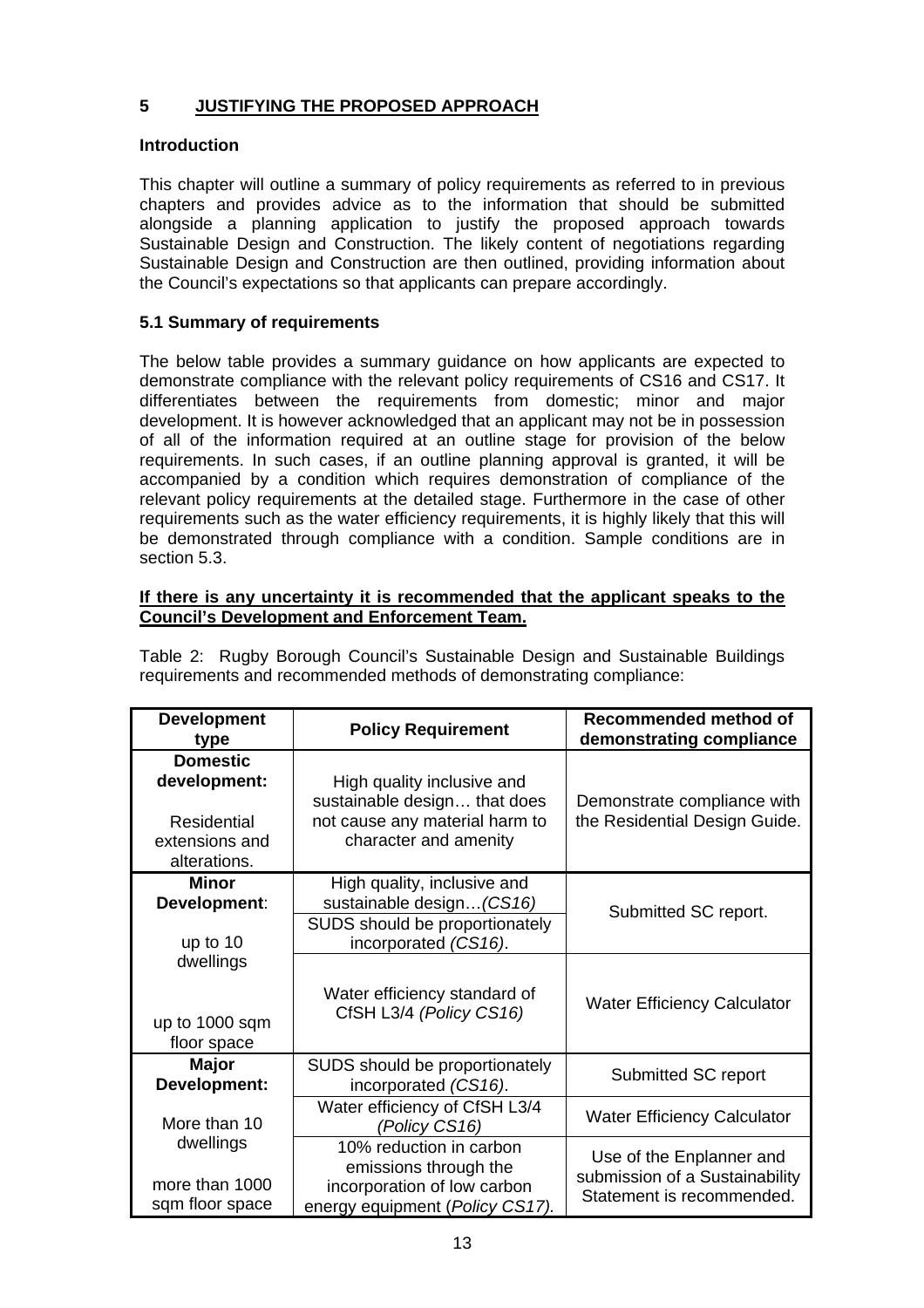|                                                                    | High quality, inclusive and<br>sustainable design(CS16)                                                                                                                 | Submitted SC report                                                                     |
|--------------------------------------------------------------------|-------------------------------------------------------------------------------------------------------------------------------------------------------------------------|-----------------------------------------------------------------------------------------|
| <b>Strategic Urban</b><br><b>Extensions:</b>                       | SUDS should be proportionately<br>incorporated (CS16).                                                                                                                  | Submitted SC report                                                                     |
| i.e. Gateway                                                       | Water efficiency of CfSH L3/4<br>(Policy CS16)                                                                                                                          | <b>Water Efficiency Calculator</b>                                                      |
| Rugby, Rugby<br>Radio Station or<br>Long Term Growth<br>Direction. | Highest viable and feasible<br>carbon efficiency standard of<br>CfSH. Minima 10% saving<br>through the incorporation of low<br>carbon energy equipment. (Policy<br>CS17 | Use of the Enplanner and<br>submission of a Sustainability<br>Statement is recommended. |

# **5.2 Justifying the Proposed Approach**

Policies CS16 and CS17 both state:

*Actual provision will be determined through negotiation, taking account of individual site characteristics and issues relating to the viability of development.* 

The negotiation process can begin at the pre-application stage. In the event that the policy requirements of CS16 and CS17 are not technically feasible or financially viable, applicants must demonstrate why this is the case and negotiate the standards that will be achieved on site. The following represent the areas negotiation is likely to focus upon and the Council's expectations for each.

- **Technical feasibility:** the Council will require information regarding the physical characteristics of the proposed development site and the available renewable energy resource. The Enplanner Toolkit can provide valuable information as to the technical feasibility of renewable energy technologies on development sites. The compatibility or lack of, of these physical characteristics and the proposed development type and the resulting impact upon the feasibility of sustainability standards can then be discussed with the Council upon production of the assessment. Detailed compatibility issues can include information relating to space availability, integration with building energy systems and impact on the townscape.
- **Financial viability:** In some cases, the cost of achieving the required sustainability standards may make a development proposal unviable financially. If this is the case the Council will expect to see information about the capital cost of installing renewable energies alongside information relating the whole life cost over development lifetime, taking into account market mechanisms such as feed in tariffs. The impact of this upon the viability of a development site should be demonstrated using a viability assessment model such as the Homes and Communities Agency Economic Viability model.

Financial viability evidence that is submitted by a developer to demonstrate that they cannot meet the policy requirements of CS16 and CS17 will be considered to be commercially confidential if the applicant requests it to be. The applicant will need to justify upon submission why the information should be treated as such. However, as the Council is a public body it can be subject to requests for information under the Freedom of Information Act 2000 and the Environmental Information Regulations 2004. As such there can be no guarantees that if a request for information is made, that the Council will not be required to disclose some or all of the information.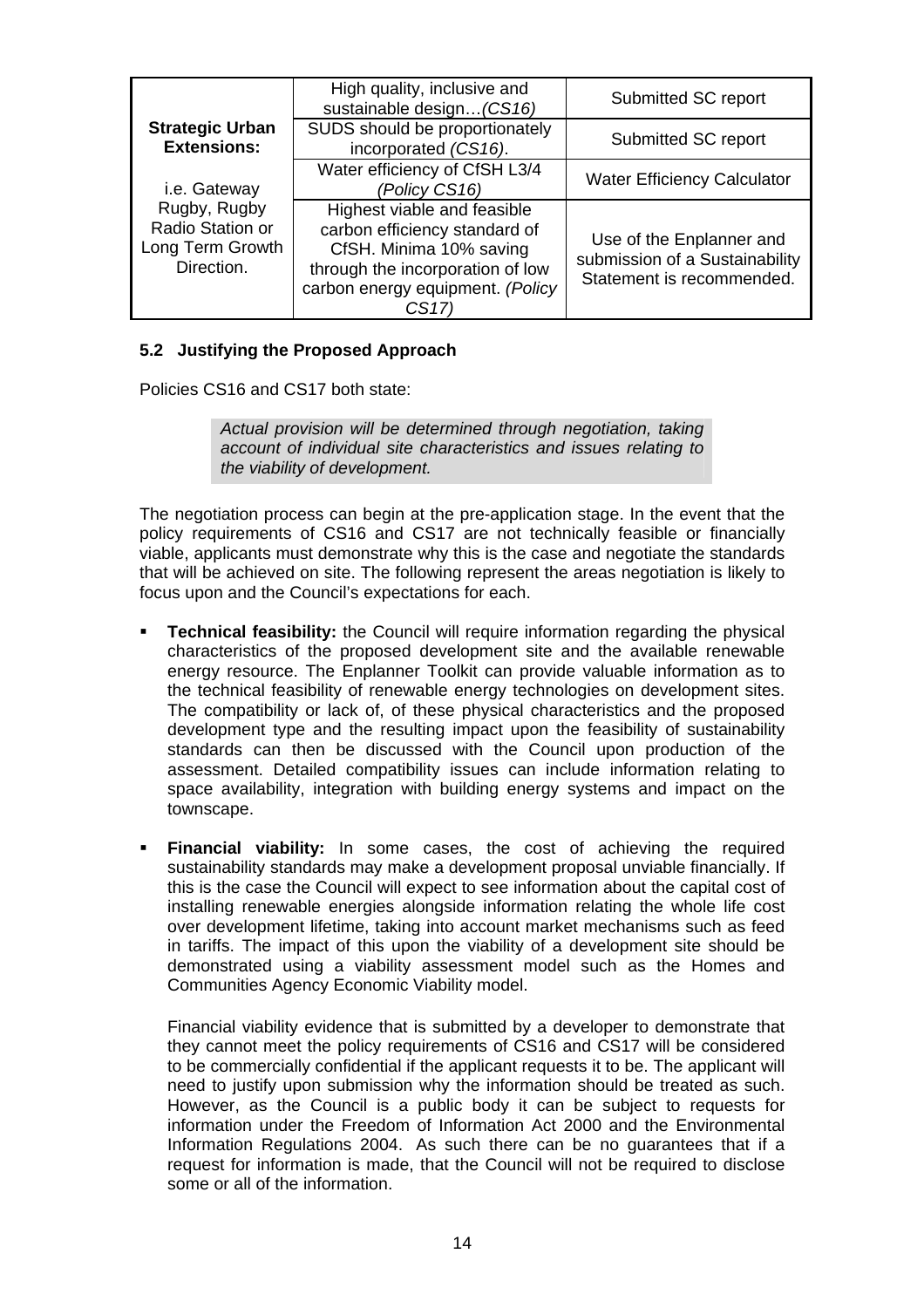The Council will consult with the applicant if a request for information under the Freedom of Information Act or Environmental Information Regulations is received, before deciding whether to release the information. If on submission of financial viability information, the applicant does not request for it to be treated as confidential, then the Council will place this information on the planning application public file.

 **Deliverability:** including the requirements for delivery and any available opportunities for example, securing delivery of infrastructure through Energy Service Companies.

# **5.3 Sample planning conditions**

The below are examples of how a condition can be written for the implementation of the requirements of CS16 and CS17. They are structured in a way to allow for amendment for specific schemes and therefore are unlikely to be suitable for direct insertion.

## **Water Efficiency**

## **Example Condition:**

Prior to the first occupation of XXXX, details of water efficiency measures to be incorporated into the design of buildings to meet the standards below shall be submitted to and approved in writing by the Local Planning Authority. These approved measures shall then be incorporated into the design of each building prior to their first occupation and then retained in working order in perpetuity. Unless otherwise agreed in writing with the Local Planning Authority, the minimum standards shall be:

- i) Dwellings equivalent to Code Level 4 of the Code for Sustainable Homes, ie 105 litres;
- ii) Non-residential development equivalent to BREEAM very good standard.

#### **REASON:**

In order to ensure water efficiency through sustainable design and construction.

# **Carbon Efficiency**

Where a development incorporates a 10% carbon reduction as part of the scheme the following condition may be relevant in terms of the installation and the retention of such scheme to ensure that the carbon reduction is maintained in perpetuity.

#### **Example condition:**

Prior to the first occupation of XXXX, details of the XXX technology to be incorporated into the design of the buildings to achieve the carbon reduction shall be submitted to and include the submission of an Energy Performance Certificate to the Local Planning Authority. Unless otherwise agreed in writing with the Local Planning Authority, the minimum standards shall be:

i) 10% carbon emissions reduction efficiency.

The approved efficiency measures shall be implemented in accordance with this approval and shall be retained in working order in perpetuity.

#### **REASON:**

To ensure energy efficiency through sustainable design and construction is achieved in accordance with CS16 and CS17.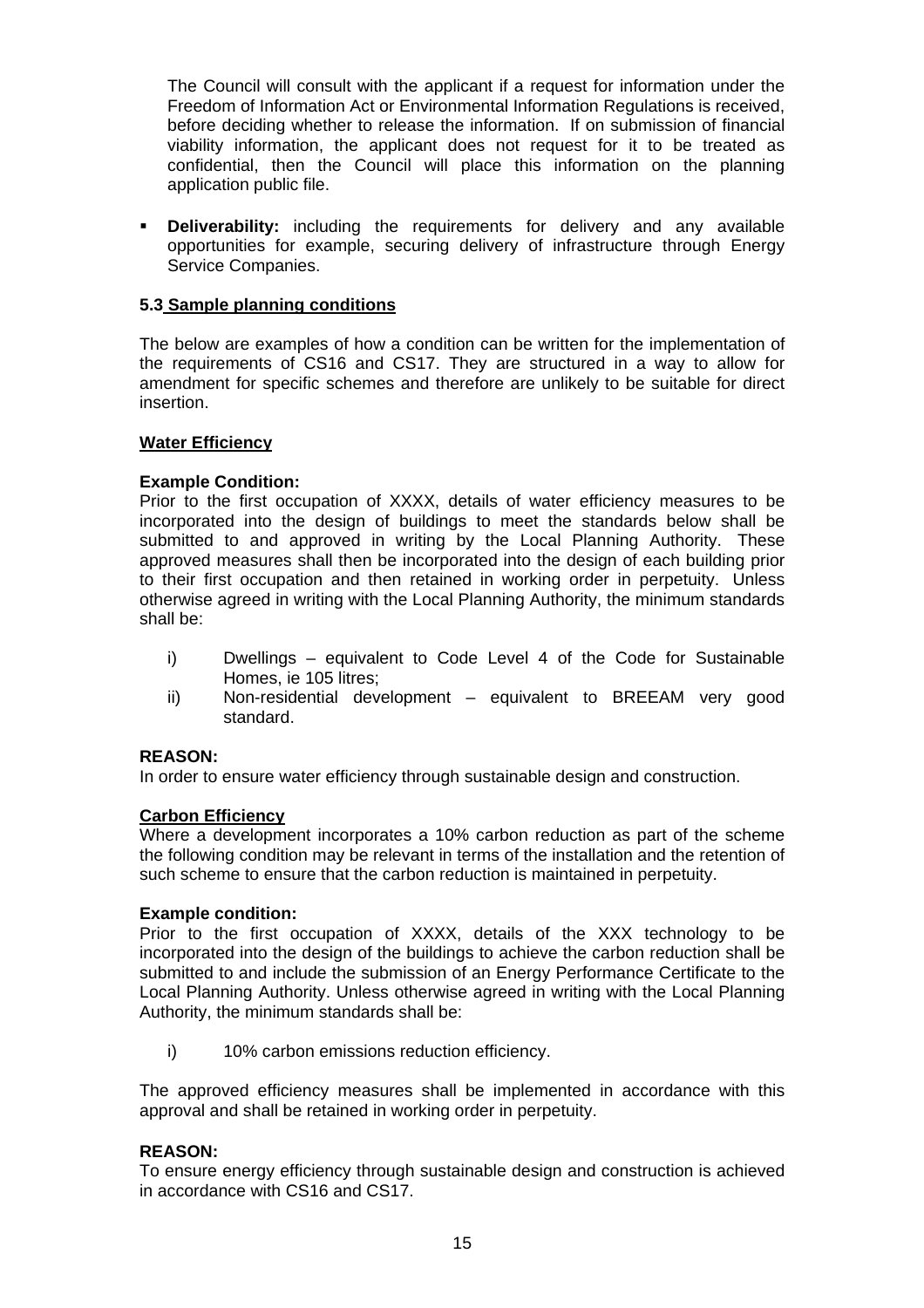## **APPENDIX A - IMPLEMENTATION AND MONITORING**

Planning and Climate Change, Supplement to Planning Policy 1, states effective monitoring and review is essential in securing responsive action to tackle climate change.

Appendix 1 of the Rugby Borough Core Strategy identifies how the policies within the Council's Local Development Framework will be monitored and managed to order to ensure their success in meeting the spatial objectives of the Core Strategy. Overleaf is an extract from the appendices which outlines how policies CS16, CS17 and this SPD will be monitored.

Regular review of the SPD will be undertaken in order to reflect the findings of the monitoring process.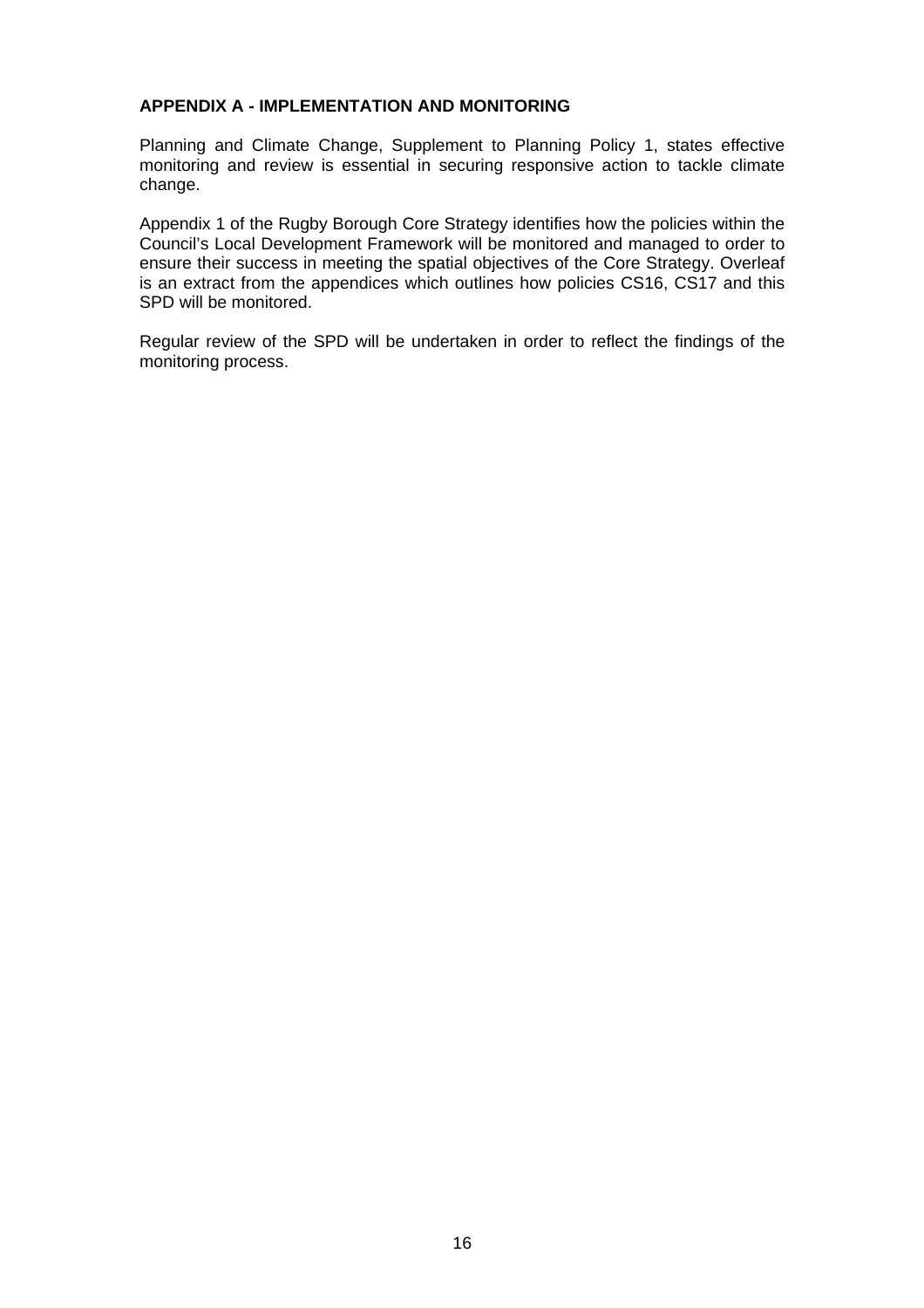| <b>Policy</b>                             | <b>Target</b>                                                                                                                                                                                                                                                                             | <b>Indicator / Monitoring</b><br>Arrangement                                                                                                                                                                                                                                                                                           | <b>Related to Core</b><br><b>Strategy Objective</b> | <b>Monitoring</b><br>Responsibility                               | <b>Resources</b><br><b>Implications</b>                                                                                                                                                                                                                        | <b>Commentary</b> |
|-------------------------------------------|-------------------------------------------------------------------------------------------------------------------------------------------------------------------------------------------------------------------------------------------------------------------------------------------|----------------------------------------------------------------------------------------------------------------------------------------------------------------------------------------------------------------------------------------------------------------------------------------------------------------------------------------|-----------------------------------------------------|-------------------------------------------------------------------|----------------------------------------------------------------------------------------------------------------------------------------------------------------------------------------------------------------------------------------------------------------|-------------------|
| CS16: Sustainable Design and Construction | High quality inclusive and<br>sustainable design in all<br>developments.<br>Water<br>conservation<br>standards to level 4 of the<br>Code<br>Sustainable<br>for<br>in<br>all<br>Homes<br>new<br>residential development.<br>Very good or excellent<br>BREEAM standard water<br>efficiency. | Core Output Indicator H6<br>% of dwellings achieving<br>Code<br>for<br>Sustainable<br>Homes Level 4 or higher.<br>%<br>of<br>residential<br>non<br>achieving<br>development<br><b>BREEAM</b><br>good or<br>very<br>excellent.<br>Monitoring of additions<br>losses to the non-statutory<br>historic and archaeological<br>environment. | <b>Environmental - 9</b>                            | Rugby Borough<br>Council.<br>Private Sector/<br><b>Developers</b> | None,<br>existing<br>monitoring<br>indicators<br>are<br>already in place.<br>Resource<br>implications<br>may<br>arise<br>from<br>the<br>need<br>to<br>be<br>knowledgeable of<br>both the Code for<br>Sustainable<br>Homes<br>and<br><b>BREEAM</b><br>standards |                   |
| CS17:Reducing<br>Emissions<br>Carbon      | All major development to<br>reduce predicted carbon<br>dioxide emissions by at<br>least 10%.                                                                                                                                                                                              | Core Output Indicator E3                                                                                                                                                                                                                                                                                                               | <b>Environmental - 9</b>                            | Rugby Borough<br>Council.<br>Private Sector/<br>Developers.       | None,<br>existing<br>monitoring<br>indicators<br>are<br>already in place.                                                                                                                                                                                      |                   |

Table 3: Extract from the Implementation and Monitoring Framework, Appendix 1 of the Rugby Borough Core Strategy.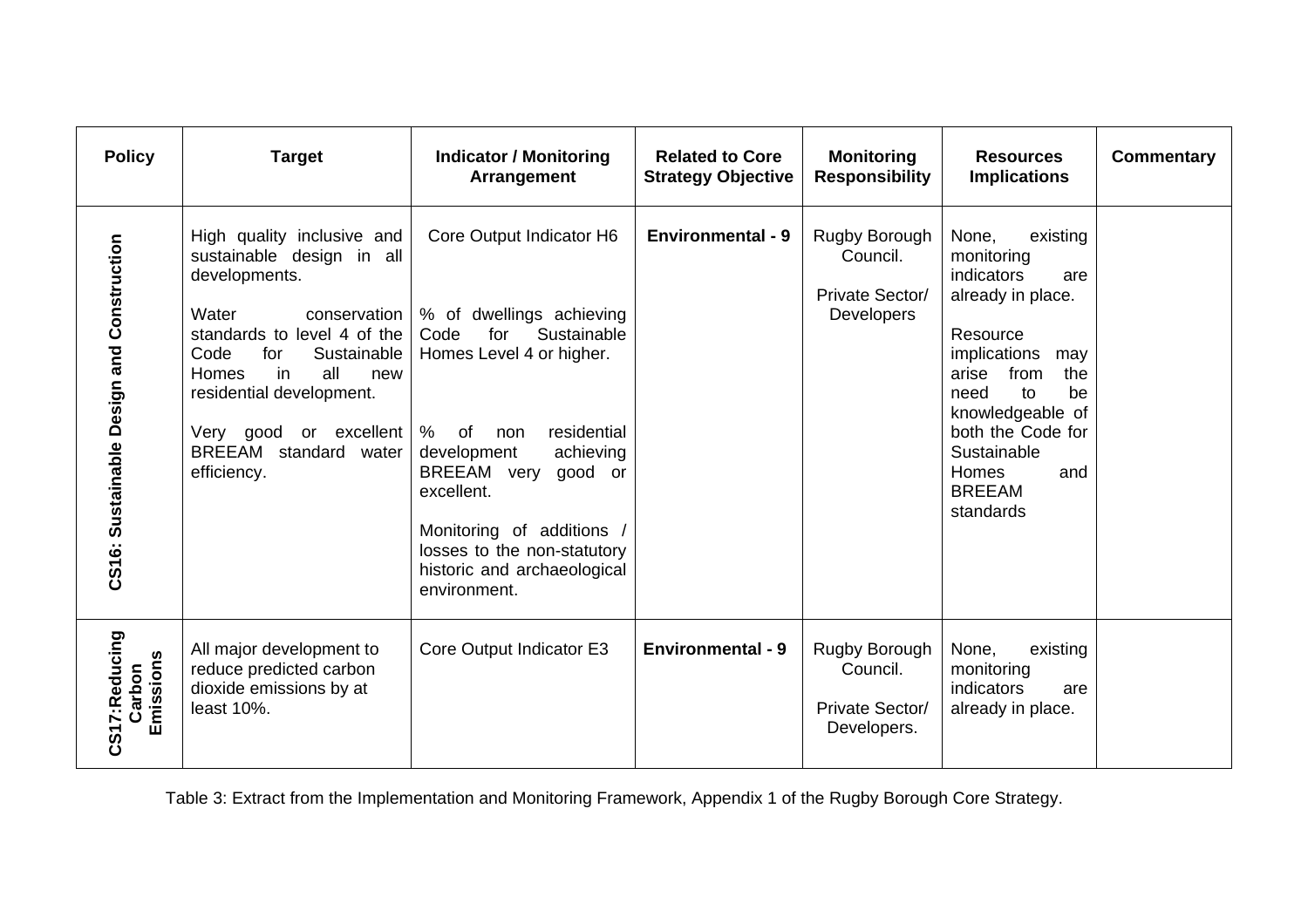# **APPENDIX B - RESIDENTIAL EXTENSION DESIGN GUIDE**

## **Content of the Design Guide:**

- 1. Introduction
- 2. The need for permission
- 3. General principles for all extensions
- 4. Protecting amenity
- 5. Design and appearance
- 6. Guidance for typical extensions
- 7. Ecological Considerations
- 8. Design against crime
- 9. Further advice

#### **1. Introduction**

This chapter supersedes the previously adopted Residential Design Guide SPD 2005.

These guidelines offer advice for householders and professionals on the main principles of extending a dwelling, without unduly affecting neighbours and respecting the character of the area and existing property. The advice outlines the main considerations taken into account by the Council when assessing applications for extensions. Due to the diversity of dwelling types and styles throughout the Borough, it is neither possible nor desirable to include every eventuality. However, general principles can be applied in the majority of cases.

# *Extract from CS16*

*All development will demonstrate high quality, inclusive and sustainable design and will only be allowed where proposals are of a scale, density and design that would not cause any material harm to the qualities, character and amenity the areas in which they are situated.* 

*Development will ensure that the amenities of existing and future neighbouring occupiers are safeguarded.*

## **This document outlines the Council's guidelines and is intended to provide guidance as to how the above policy requirements can be met. However, all cases will be considered on their own merit.**

If this guidance is followed residential extensions are more likely to be granted planning permission and unnecessary delays will be avoided. The guide relates to all forms of residential extensions. All sections of the guide should be read in conjunction with each other.

**The Planning Department recommend that all residential extension ideas are checked by the Development Control team at an early stage to ensure both that they are compliant with local planning policies and also to help speed up the process of applying for and receiving planning permission. There are a number of ways in which Planning Officers can be contacted for advice:** 

- **Rugby Borough Council Planning Officers are available to answer queries at the Town Hall reception during Council opening hours;**
- **They can also be contacted by telephone: 01788 533832; or**
- **Email: rbc.planning@rugby.gov.uk.**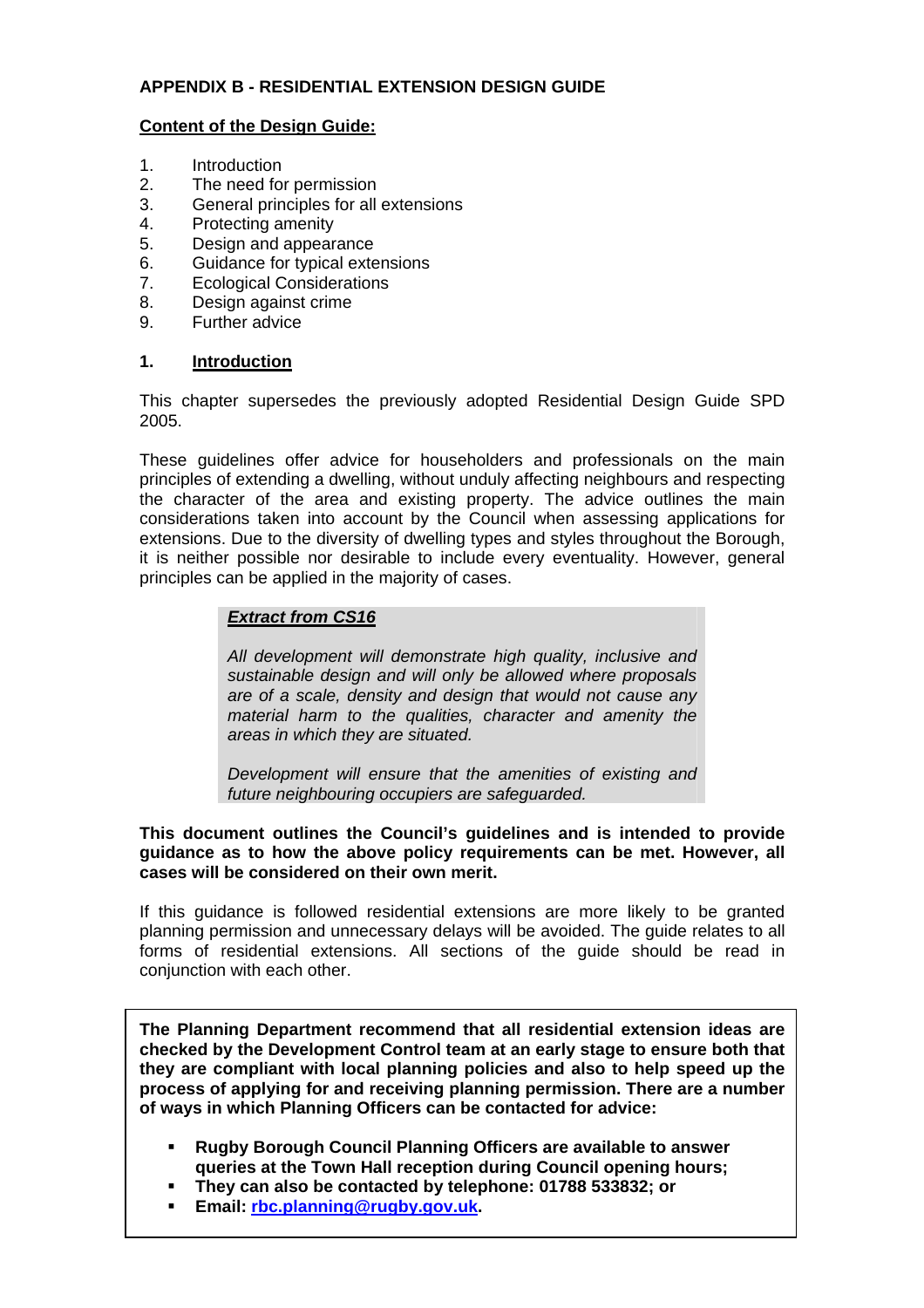**If you have any queries about the content of this Design Guide and its implications for your extension please contact a Planning Officer.** 

**Further to this, more detailed advice is available via the Planning Portal website:** www.planningportal.gov.uk

# **2. The Need for Permission**

An extension to a dwelling is development. The Borough Council controls such development under the provision of the Planning Acts and the Building Regulations. The permissions that may be required for extensions are Planning Permission, Conservation Area Consent, Listed Building Consent and Building Regulation Approval

# **Permitted Development**

Some extensions can be carried out as "permitted development" without the need to formally apply for planning permission.

This will depend on the type of dwelling, its location, whether the building is a listed building or in a conservation area, and the size and position of the extension. More detailed advice is available via the Planning Portal website: www.planningportal.gov.uk or from the Council's Development Team: 01788 533832.

In some cases, some or all permitted development rights may have been removed, particularly on modern developments and barn conversions, for example. **It is always advisable to check ideas with the Council's Development Team at an early stage.** 

# **Conservation Area Consent and Listed Building Consent**

Different standards may apply and additional consents may be required for extensions to dwellings that are Listed Buildings, or are situated in the Borough's Conservation Areas.

Particular emphasis is placed on retaining the identity, appearance and character of a Conservation Area or a Listed Building.

# **For advice, please contact a Planning Officer: 01788 533832**

#### **Building Regulations Approval**

Extensions may need Building Regulation Approval, whether or not planning permission is required.

Building Regulation Approval is a separate application from planning permission and ensures the design and construction of the extension meets the requirements of the building regulations. They deal with the health, safety, welfare and convenience of people in and around the building.

## **Full details and advice are available from the Council's Building Control Section: 01788 533533**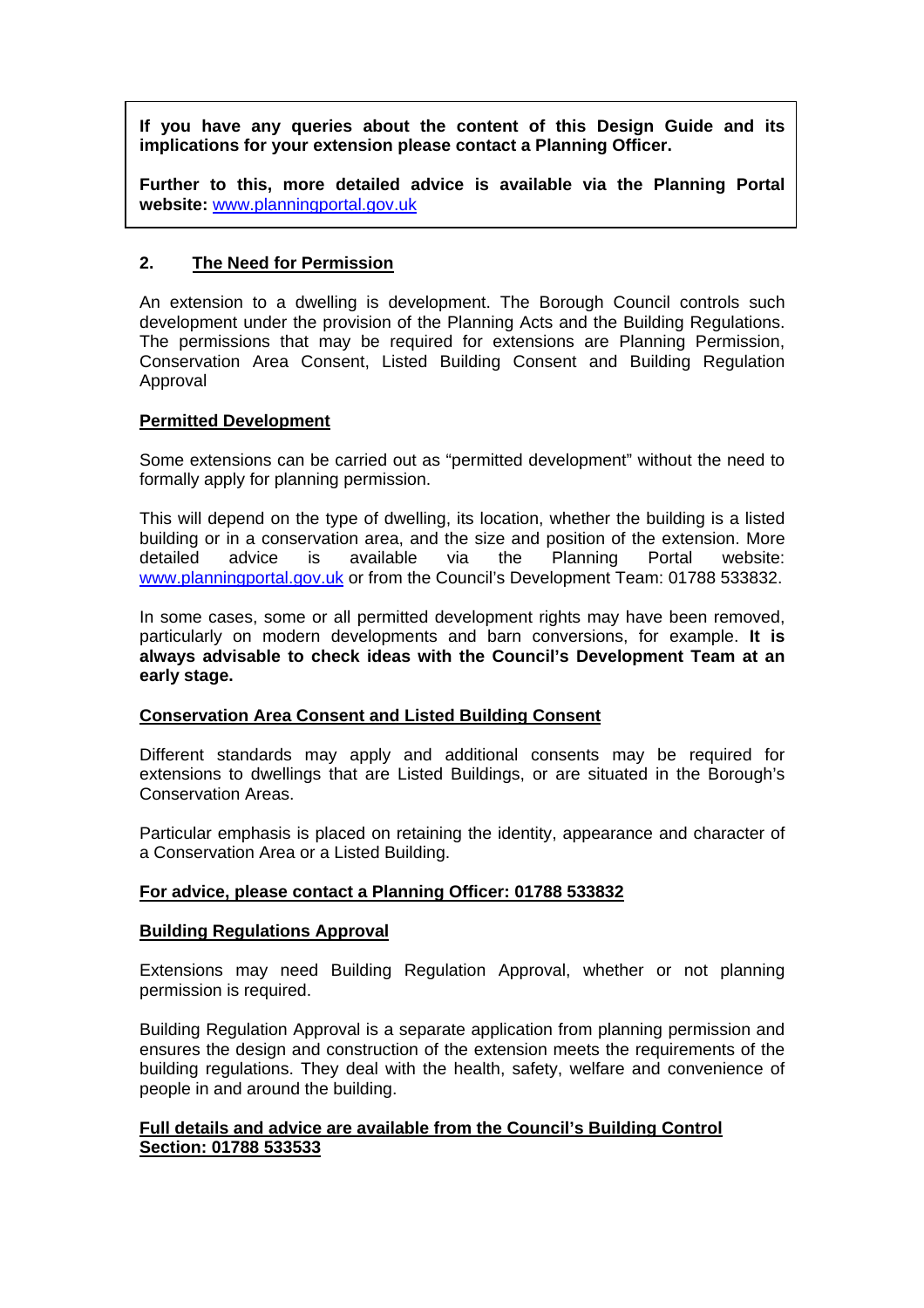# **3. General Principles for all Extensions**

The Council, when assessing a planning application for an extension, will consider:

- The effect of an extension on the scale and character of the existing building and the surrounding area; and
- The impact on residential amenities enjoyed by the occupiers of surrounding properties

The guidance contained in this document explains in more detail how these aims can be achieved. There may be examples of extensions in the area that do not comply with these guidelines. Such examples should not be seen as a precedent and will not be accepted as a reason to allow a similar proposal.

# **4. Protecting Amenity**

It is important to consider the effect an extension would have on the neighbouring properties and the surrounding area. In addition the amenity of the future occupiers needs consideration.

Prior to submitting an application it can be very helpful to discuss proposals first with any neighbours who could be affected. If planning permission is required, following receipt of the application, the Council will notify the neighbours and publicise the proposals where appropriate. The Council will take into account any representations received in determining the planning application.

# **Daylight and Sunlight**

An extension should not cause any significant loss of light to habitable rooms in neighbouring properties, or restrict sunlight to that part of a neighbouring garden close to the rear of the property that is used for sitting in or recreation.

Daylight and sunlight to adjoining properties must be safeguarded. Extensions to dwellings that mask a single window to a habitable room, such as a bedroom, lounge or dining room, are unlikely to be acceptable. In addition, overbearing extensions could affect amenity in the garden. The relationship between the properties, including any change in ground levels and orientation must be taken into account when determining the residential impact of the development.

To maintain a reasonable relationship between an extension and any neighbouring properties, the Council will assess all extensions against the "45° Guideline".

# **45° Guideline**

The 45° Guideline provides a useful tool to prevent loss of daylight to neighbouring properties and their gardens.

To comply with this guideline, extensions should be designed so as not to cross the appropriate line drawn at an angle of 45° from an adjoining neighbour's dwelling (see diagrams below). For single storey extensions, the 45° line is taken from the midpoint of a window, which is also the main light source for a habitable room (Line X), and for two-storey extensions 1 metre in from the edge of the neighbouring dwelling is used (Line Y); this prevents loss of daylight to neighbouring properties and overbearing extensions.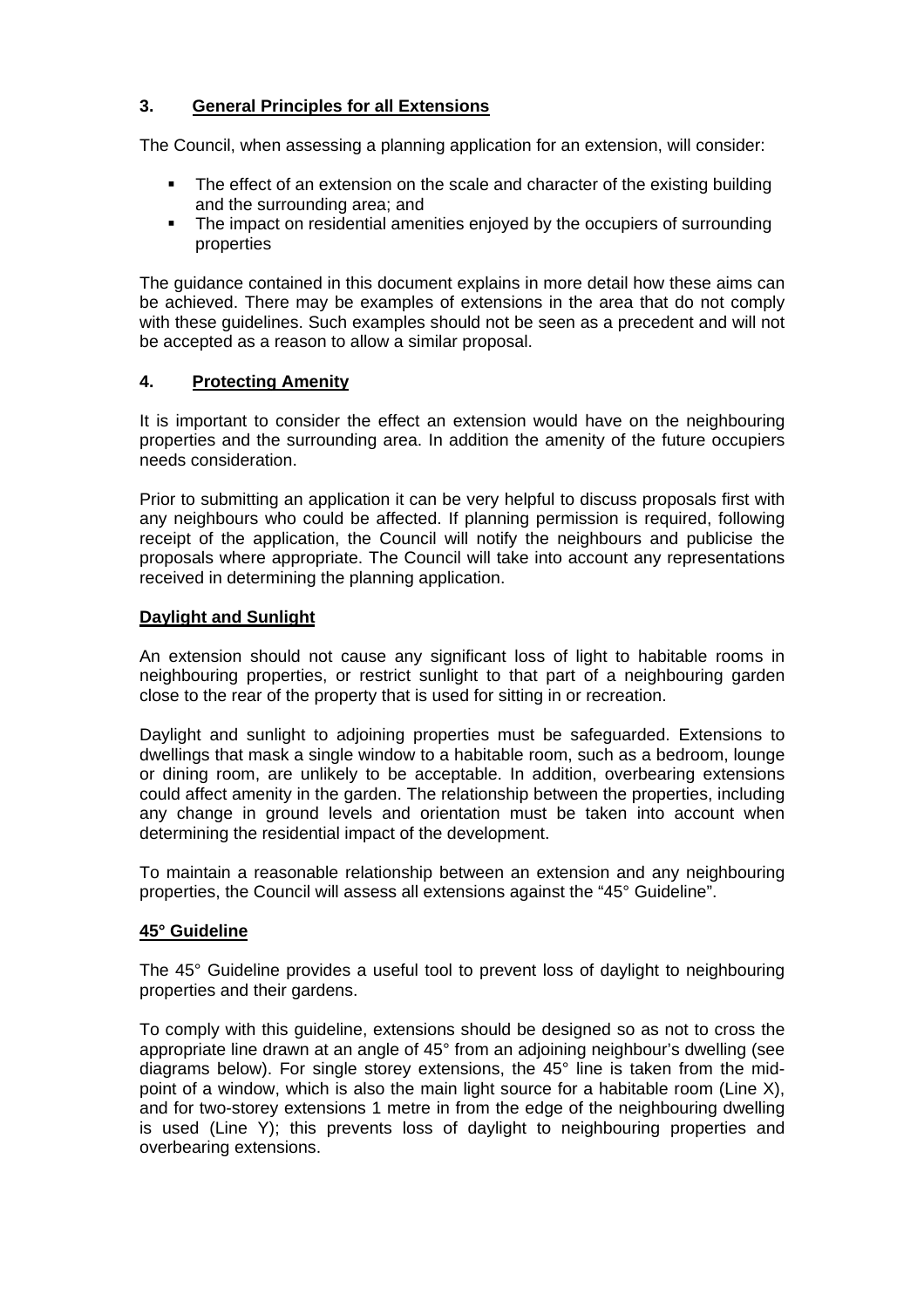The 45° guideline needs to be interpreted carefully and flexibly. For example, if the extension has a much larger building behind it then the daylight from that direction may already be blocked.



*Extension restricts sunlight to garden and window* 



*Diagram of 45° Guideline (not to scale)* 

# **Overlooking**

An extension should not result in any significant loss of privacy to adjoining dwellings or gardens.

The main priority is privacy to habitable rooms and private gardens. Therefore, extensions should not be built with side facing windows near to boundaries that overlook a neighbour's property. In addition, changes in ground level may have an affect on privacy and should be taken into account e.g. raised patio areas.

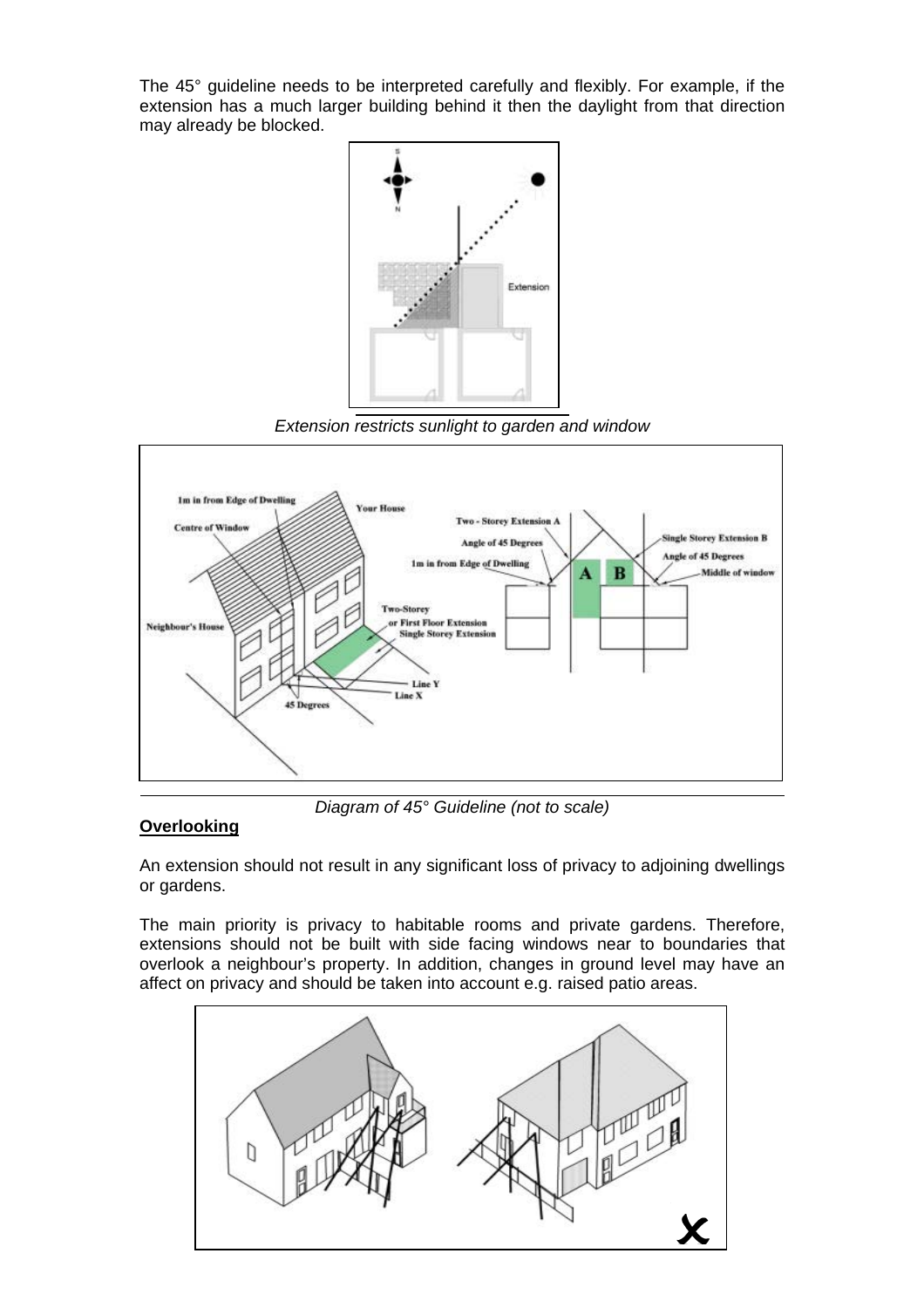## **Single-storey extensions:**

Fences or walls could effectively screen windows in single-storey extensions. If it is not possible to screen or obscure glaze windows, they should be omitted or the application may be refused.

## **Two or more storey extensions:**

Windows in extensions of two or more storeys generally have unrestricted views and may not be acceptable where excessive overlooking occurs. In certain circumstances, the use of opaque/frosted glazing may also be acceptable as a method of eliminating overlooking. Balconies and roof gardens can also adversely affect the privacy of neighbours and will generally be unacceptable.



*The position of clear-glazed windows affects the privacy of neighbouring properties* 

# **Private Gardens**

Extensions should leave an appropriate private outdoor amenity space for the property, and as a guide buildings should cover no more than 50 percent of the existing garden area.

# **5. Design and Appearance**

# **Scale**

The siting, size and design of an extension must not dominate the existing building, and should be sympathetic with and appear subservient to the original dwelling.

Extensions that are too large in relation to the existing dwelling, or are out of keeping with the streetscene can have a detrimental impact on the original character of the building and the surrounding area. Extensions should not have an overbearing appearance. Extensions that would dominate the existing building or be overprominent in the streetscene will not be permitted.

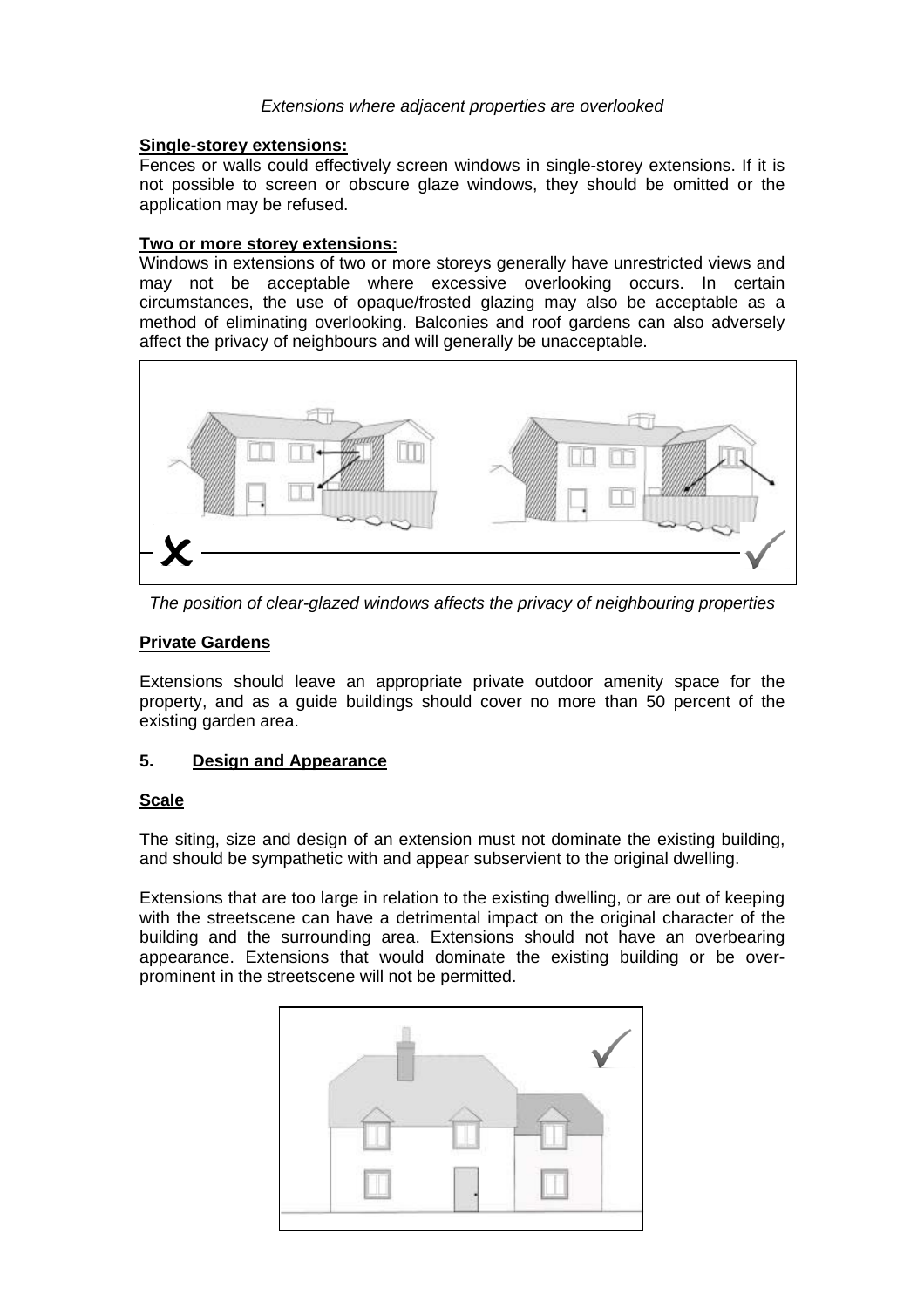## *An acceptable extension that does not dominate*

In the countryside, particularly in the Green Belt, the Council will seek to limit the size of residential extensions to an appropriate size and scale for that building and locality. Within the Green Belt it is important to ensure that extensions do not result in disproportionate additions over and above the size of the "original" dwelling.

The design of an extension should be sympathetic to that of the existing building and be in character with the surrounding area.

When considering an extension, it is important that the extension should relate to the design of the original building. Every effort should be made to integrate the extension into the original design of the dwelling. This will usually require sensitive design and use of materials.

## **Windows and Doors**

The type, proportions, sub-divisions and materials of new windows and doors should be in keeping with those of the original dwelling.

In addition to respecting the general proportions of windows and doors, the detailed design is also an important consideration. The new windows should be arranged to line up vertically and horizontally with the existing windows on the original dwelling, in order to provide a semblance of balance and continuity.

Furthermore, avoid mixing different types of windows and doors on the front elevation, and ensure that dormer windows relate in shape, position, design and size to the existing windows. When dealing with older properties of character (including listed buildings) and buildings in Conservation Areas it is extremely important to ensure windows and doors are set back in their reveals and not flush with the brickwork.



*An unacceptable extension where the new windows are not sympathetic with those of the original dwelling* 

# **Roof**

An extension should have a roof that reflects the original dwelling in design, angle of pitch, shape and materials.

There are essentially two types of pitched roof shapes to dwellings, hipped and gabled. All extensions with two or more stories must have a roof pitch that is in keeping with the existing dwelling. Single-storey side extensions are encouraged to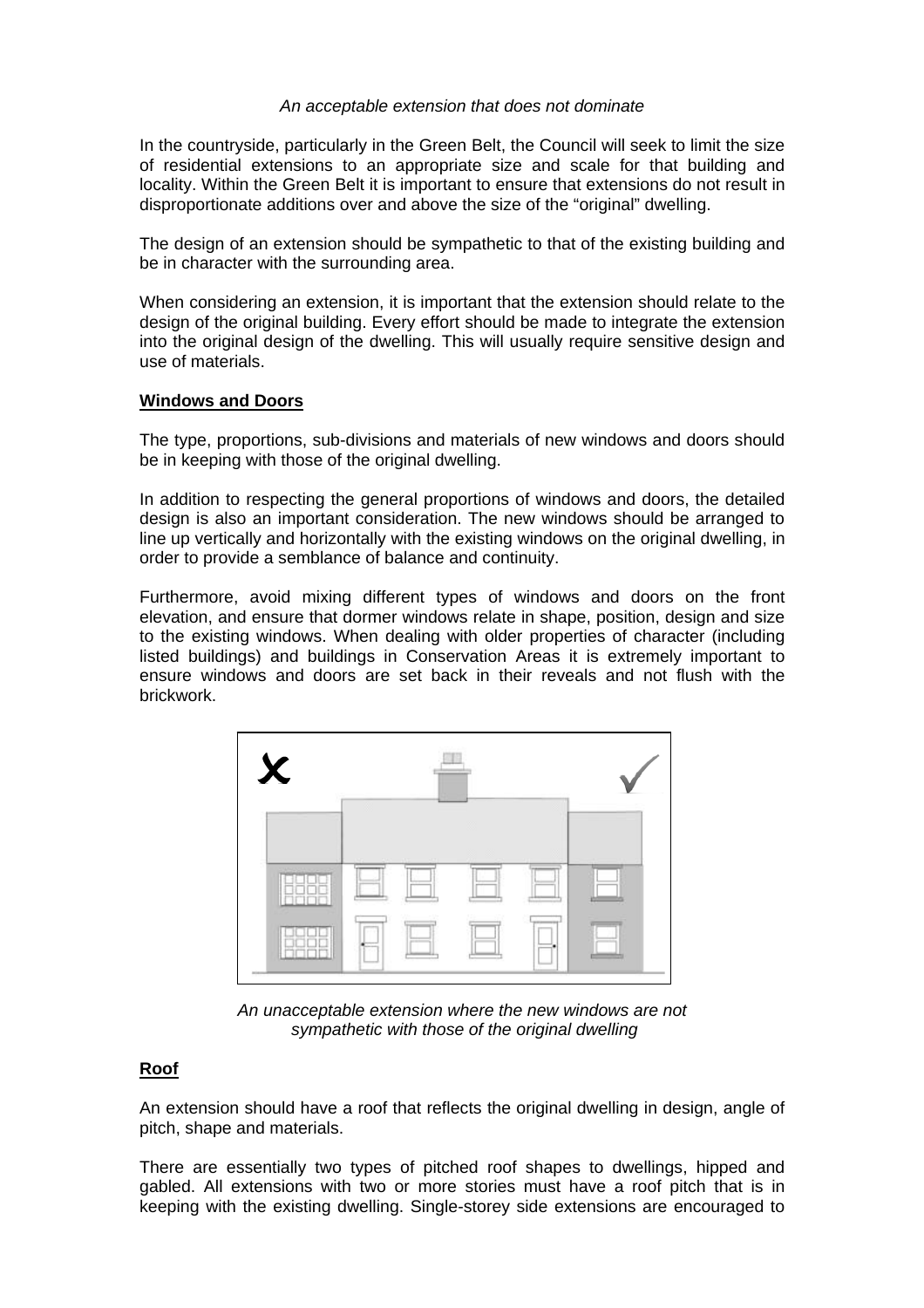have matching roofs. No extension should interrupt the roof profile where there is a clear, consistent roof form and line in a group of dwellings.



*Extensions should have similar roof pitches* 

## **Materials**

The materials used in extensions should match or be sympathetic with the existing dwelling in terms of type, colour and texture.

In Conservation Areas or for Listed Buildings, material samples will need to be submitted and approved prior to the commencement of the development.

It should be stressed that materials must be approved to the satisfaction of the Planning Officer dealing with the planning application, and not by the Building Control Officer.

# **Detailing**

It is important in designing the details of the extension to reflect those of the existing dwelling.

Buildings often have distinctive architectural features that contribute to their character and these can be used to good effect to assist in reflecting the design of the extension with the original.



*Unnecessary detailing* 

# **6. Guidance for Typical Extensions**

Extensions should positively enhance the existing character of the area. The following sections provide advice on examples of typical extensions**.**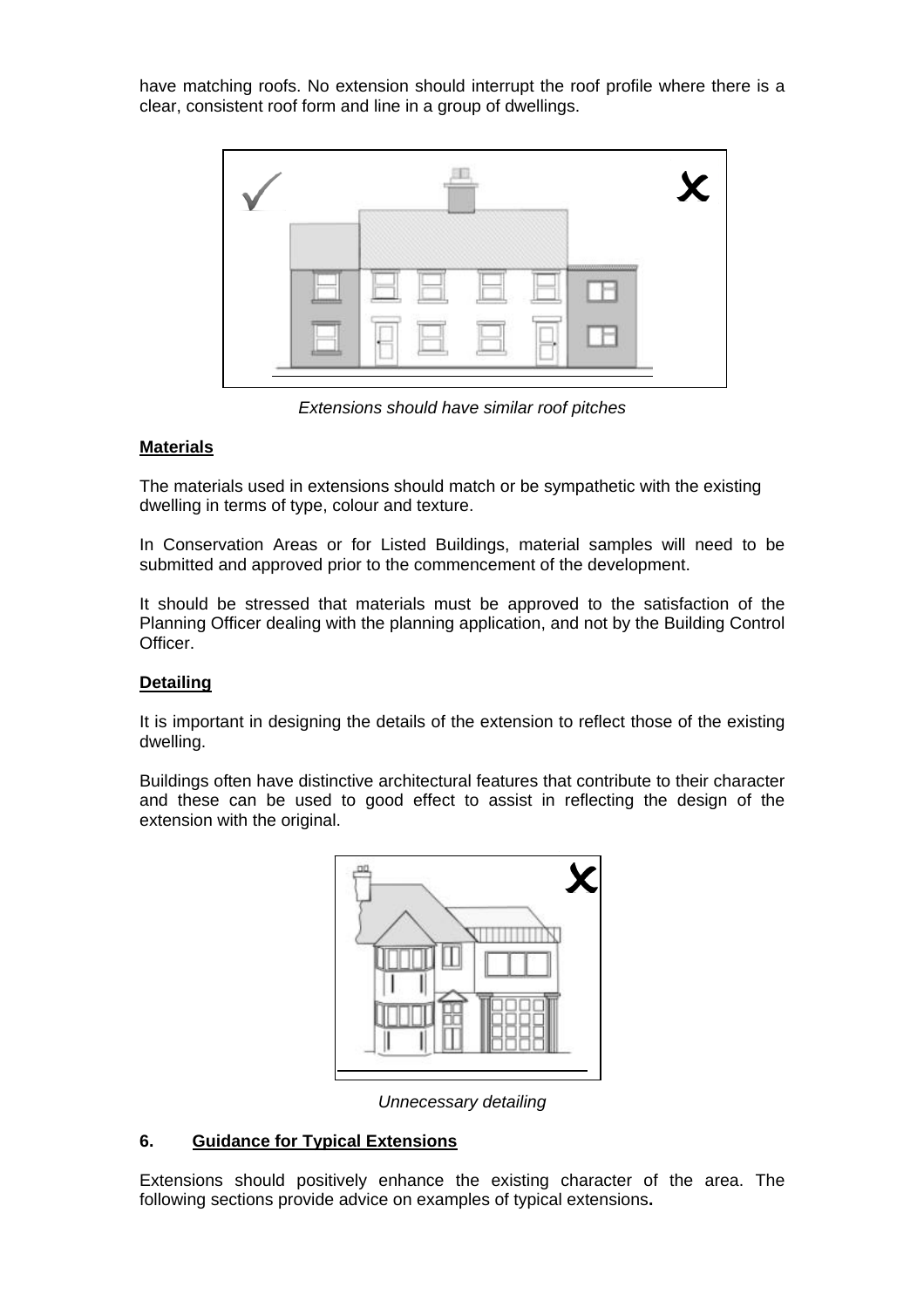# **Front Extensions**

The design and appearance of the fronts of dwellings and the distance between the buildings and the street are important aspects in defining the character of residential areas. Front extensions, which project beyond the front of the original dwelling, can completely change the form of the dwelling. Therefore, generally only modest extensions that reflect the character of the existing property will be allowed.



*An unacceptable front extension* 

# **Porches and Canopies**

Porches and canopies are generally covered by "permitted development rights" (Section 2.1 4.2), but some guidance is considered appropriate.

Porches should reflect the character of the original dwelling in terms of scale, details and materials used in construction. Canopies should be designed carefully so that they reflect existing features.



*A porch that reflects the character of the original dwelling* 

# **Side and Rear Extensions**

In traditional detached and semi-detached dwellings, extending at the side almost invariably involves developing up to the side boundary. The spaces between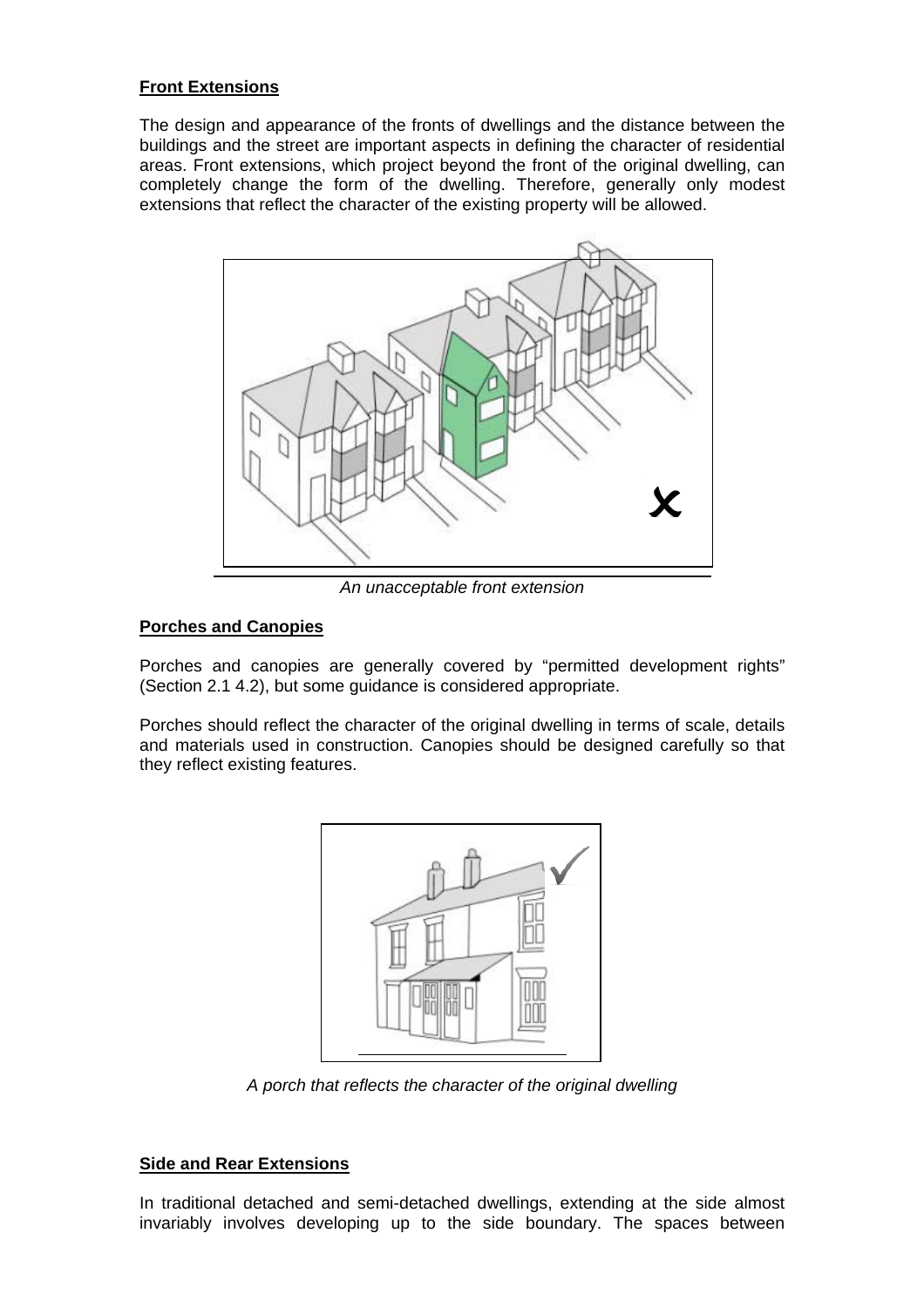buildings often make an important contribution to the character of an area. Extensions that reach a property boundary may contribute towards an inappropriate "terracing effect" that would adversely affect the character of the area. This is particularly noticeable where an extension continues the roofline of the original building and where a neighbouring property could also be extended in a similar manner.

To reduce the effect of terracing, it is desirable to maintain a minimum of a 1 metre gap between the dividing side-boundary at first-floor level or above, in order to provide a visual break between properties. This is especially relevant for extensions above a single-storey, such as two-storey and first-floor extensions.



*"Terracing" effect 1 metre gap avoids "terracing"* 

Setting back the extension from the front wall of the dwelling will help the original building maintain its dominance, particularly if it extends as far as the boundary. Such a set back will be required unless:

- There is a stagger in the building line;
- **There is a marked change in levels between properties.**

Side and rear extensions to properties on corner plots will be required to take into account the visual impact upon the side road and not be unduly prominent nor out of character with the streetscene.

If building up to the boundary of a property is unavoidable, foundations, guttering and other construction should be kept within the boundary of the developing property. The use of a pitched roof is recommended on extensions. In order to reflect the character of the property a flat roof construction will not be acceptable if visible in the streetscene and the original dwelling has a pitched roof.



*Acceptable side extensions*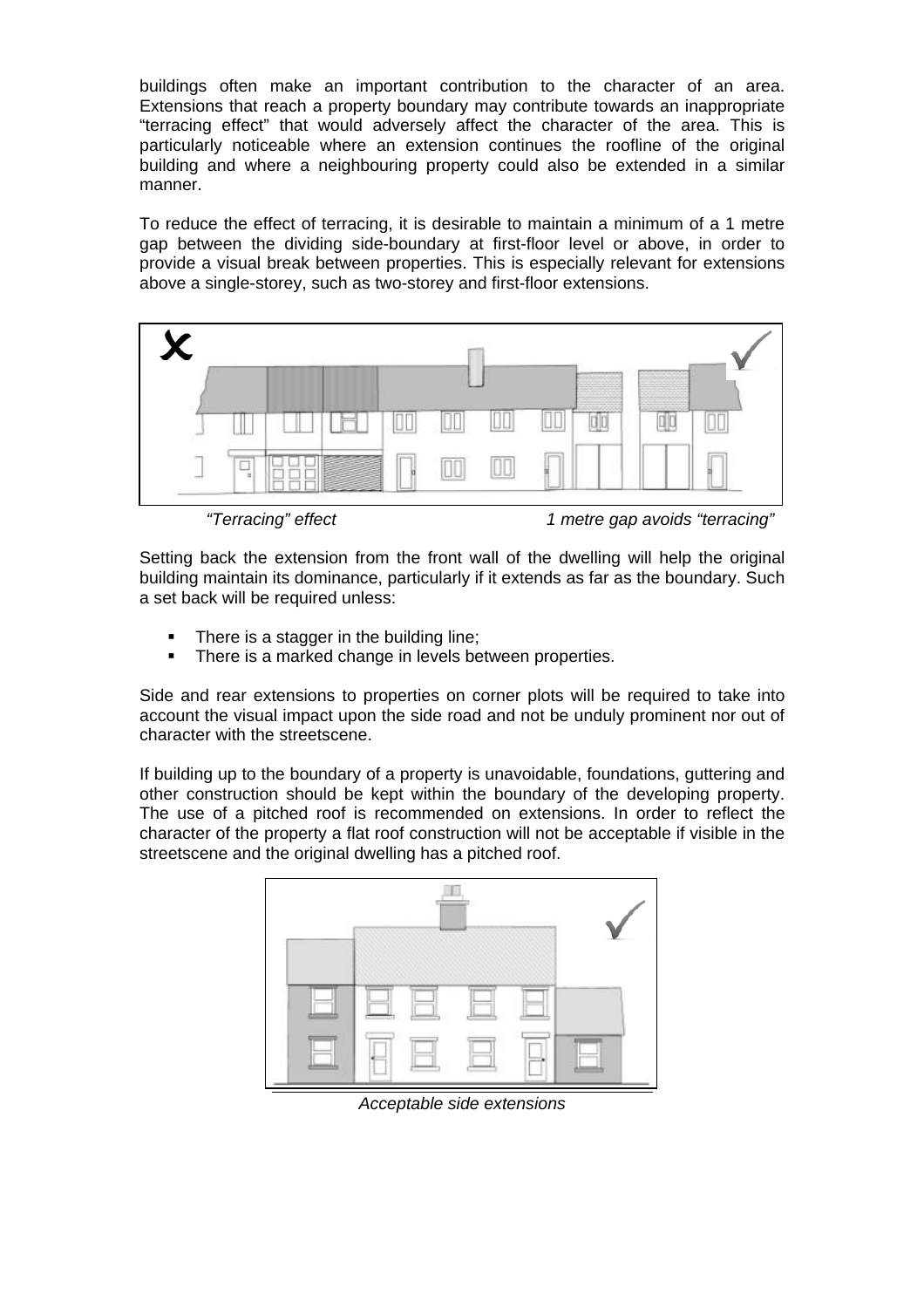# **Roof and Dormer Extensions**

In certain circumstances roof and dormer extensions can be developed under "permitted development rights", but they will always need Building Regulation Approval. Please refer to the Planning Portal website or seek the advice of a planning officer.

Roof extensions and dormers should not dominate the roof by being overly large, bulky or higher than the ridgeline of the original roof.

Care should be taken to retain characteristic features such as chimneys and ridge tiles. The roof and sides of dormers should be covered in materials to match or compliment the main roof. Dormer windows should also complement the existing dwelling in terms of its proportions, size and positioning.

Rooflights and solar panels fitted to an existing roof should wherever possible face away from the street. Roof alterations that form a gable end to an otherwise hipped roof designed property and large side facing dormers often appear out of character with the design of the existing building and streetscene and will not be permitted.



*Dormer windows should complement the existing dwelling* 

# **Garages and Outbuildings**

Garages and outbuildings should be sympathetically related to the main dwelling, whether they are adjoined or freestanding. A garage to the side of a dwelling shall be assessed under the guidance for side extensions.

Detached garages and ancillary buildings may not be acceptable in prominent locations, such as corner properties or in front of the building line. Detached garages and ancillary buildings maybe covered by "permitted development rights", further explanation is available in Section 2 of this Appendix.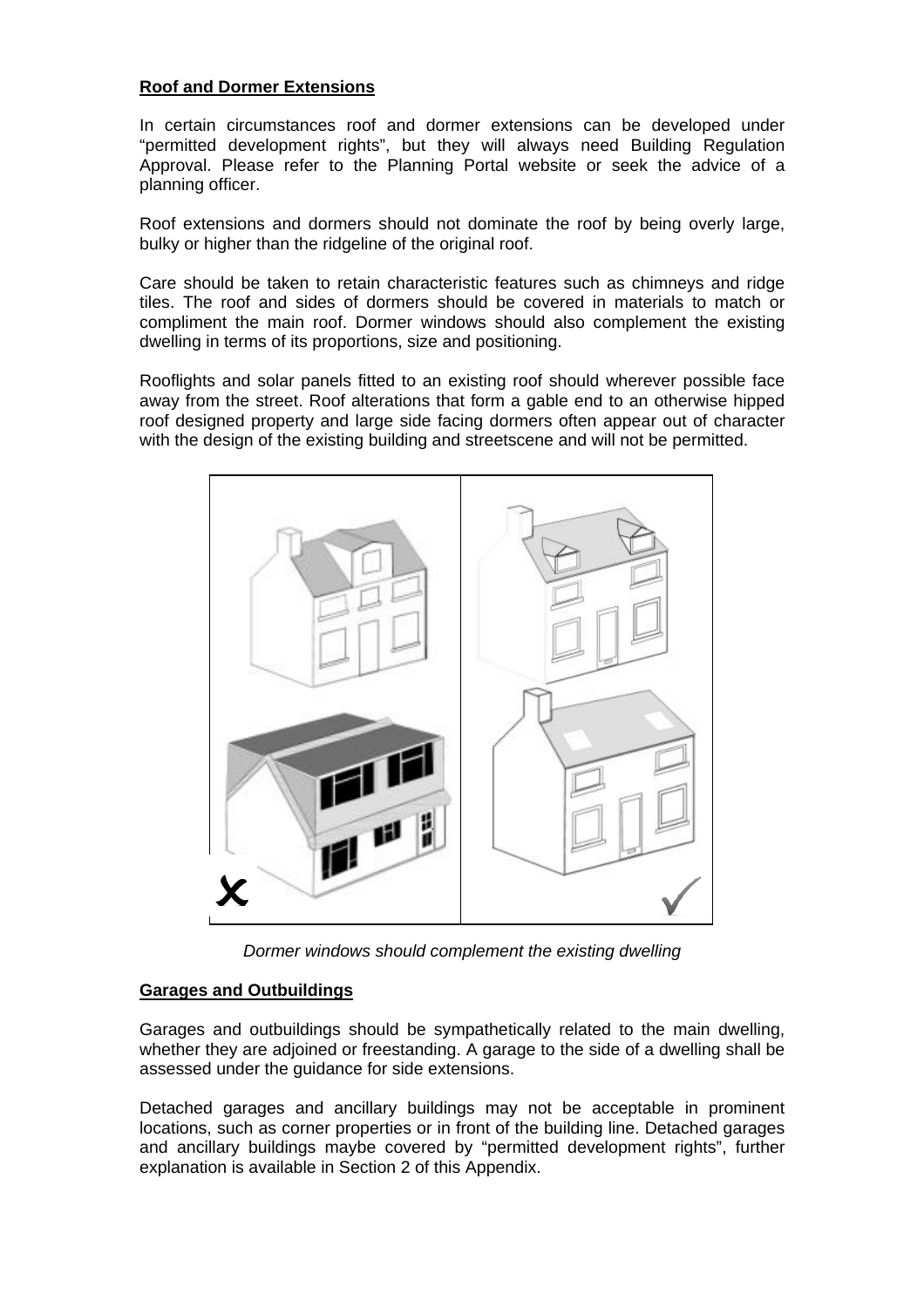The development of a residential extension should not reduce existing parking, servicing and turning facilities that would result in on-street parking or affect highway safety. In order that vehicles can be parked in front of garages without overhanging the pavement, the following distance between the garage doors and the footpath should be observed:

The normal distance to garage doors from the footpath should be at least 5.5 metres. However, other dimensions may be appropriate depending upon the type of garage door. Guidance on parking standards is provided in Appendix 2 of the Planning Obligations SPD, available to view on the Council website.

## **Walls and Fences**

Walls, fences or any other means of enclosure to the front or side of dwellings can significantly change the appearance of an area therefore before such structures are introduced the character and appearance of the area should be considered. Conservation Areas, open plan estates and areas with natural vegetated boundaries would look to be protected from means of enclosure and loss of existing hedgerows. It is important to note that planning permission is often required for the enclosure of landscape strips to the side of a dwelling whether it is included within the curtilage of the dwelling or not.

New fences and walls should not reduce the visibility of drivers when entering and exiting their driveway. In order that sufficient visibility is provided the height and design of fences or walls to the back of the pavement would be observed. Fences and walls maybe covered by permitted development rights, however, it is important to note that planning permission is often required for the enclosure of landscape strips to the side of a dwelling whether it is included within the curtilage of the dwelling or not. For further explanation please contact a Planning Officer on 01788 533832 or visit the Planning Portal online.

# **Hardstanding**

The replacement in whole or in part of a surface (hardstanding) may require planning permission depending on its size, type of surfacing and drainage. Please contact a Planning Officer on 01788 533832 or visit the Planning Portal online.

# **7. Ecological Considerations**

It is an **offence** to kill, injure, disturb or destroy European Protected Species and National Protected Species and their places of shelter or protection - whether or not planning permission is granted. This includes bats, great crested newts, otters and dormice. Nesting birds and other species including slow worms, snakes, common lizards, water voles also have protection in law as do their habitats, nests and roosting areas.

Almost all types of development will have the potential to cause harm to Protected Species. For example, any applications which include works to the roof of a dwelling, extensions and alterations to a building within the countryside, works within 500m of a body of water (including a pond) or proposals that would involve works to/ felling of an established broadleaved tree (dead or alive) are likely to require an Ecological Appraisal to ensure that the proposal will not cause harm to any protected species. The survey should form part of a planning application as it is unlikely that any application will receive a favourable recommendation if it is considered that the potential implications for Protected Species have not been adequately assessed.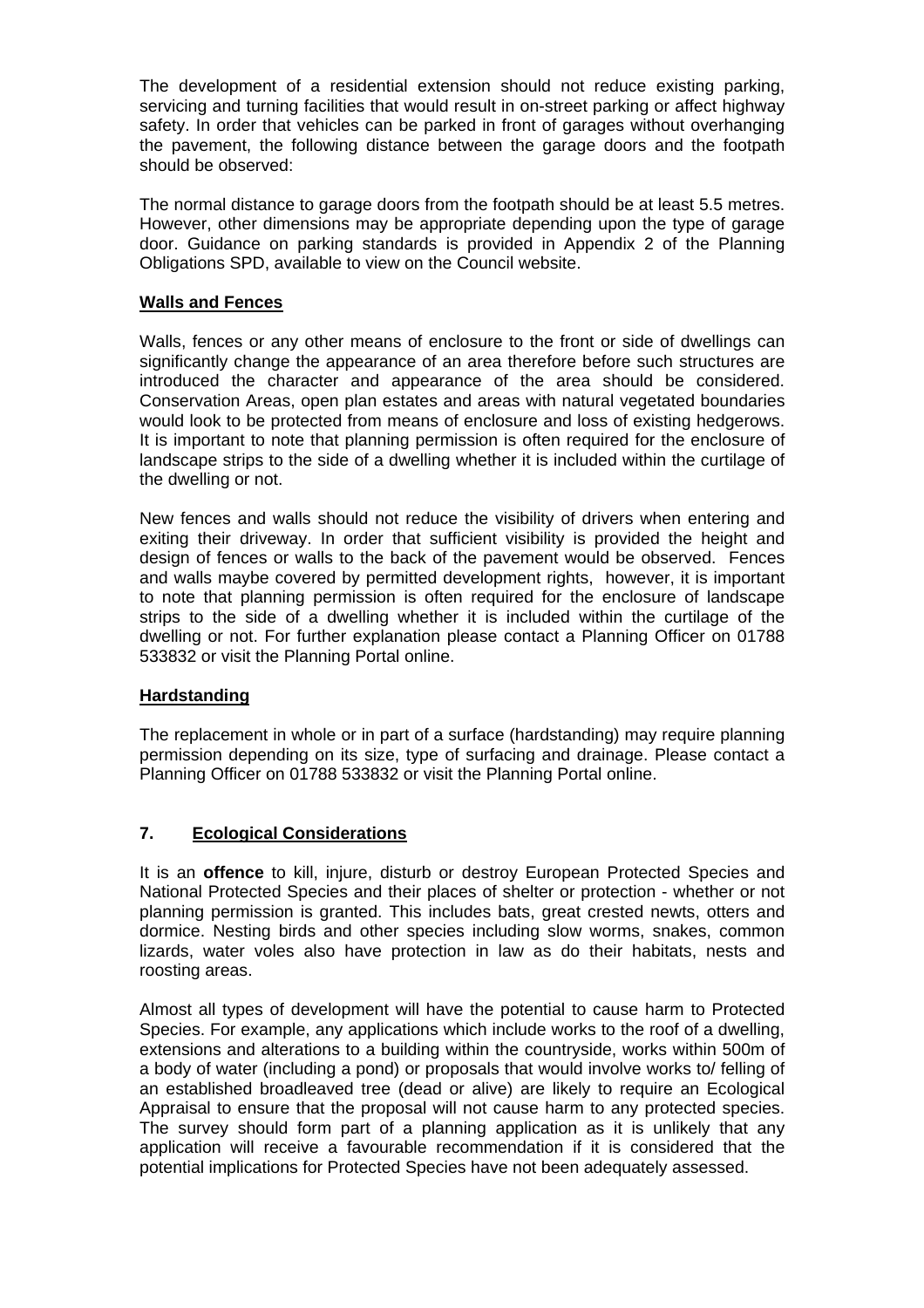A trigger list offering guidance on the likelihood of a proposed development requiring a pre-determinative ecological survey is available on the Local Development Framework page of the Council's website - www.rugby.gov.uk/ldf alongside an electronic version of this SPD.

Not all applications highlighted on the trigger list will require a full ecological survey and may only need an assessment for one particular species. Where the trigger list indicates that a survey is required, or that advice should be sought, the Warwickshire County Council Ecological Service should be contacted for specialist site specific guidance. Once the Ecology Service has been supplied with the relevant information it may conclude that no survey is required.

# **Warwickshire County Council Ecological Service**

Warwickshire Historic and Natural Environment Ecological Services The Butts WARWICK CV34 4SS Telephone: 01926 418060 Fax: 01926 412974 http://www.warwickshire.gov.uk/Web/corporate/pages.nsf/Links/5D8D7BC43BDAD45 58025738D00375EB0

If **Protected Species** are found during the course of any development, even if it has been established that no survey was necessary or that the development did not require planning permission, works must **stop immediately** and Natural England contacted because Protected Species legislation still applies. Natural England can be contacted on the following:

Telephone (local rate) - 0845 600 3078 Email - enquiries@naturalengland.org.uk

Natural England's standing advice for protected species pages on their website: http://www.naturalengland.org.uk/ourwork/planningtransportlocalgov/spatialplanning/ standingadvice/default.aspx

# **8. Design against Crime**

When undertaking any building work on a property, it is important to consider how it will affect security.

For further advice about designs and standards to prevent crime, please visit the website: www.securedbydesign.com

#### **9. Further Advice**

The granting of planning permission or building regulation approval by the Council does not convey any consent required under legal covenants by other legislation, or by the owners of adjoining land. In these situations it is recommended that legal advice be sought.

Consent would be required from neighbours if access were affected to their property during the construction phase, or for any future maintenance. If any part of the development overhangs the boundary, the applicant will be required to complete the appropriate certificate to be submitted with the application and serve notice on the neighbour.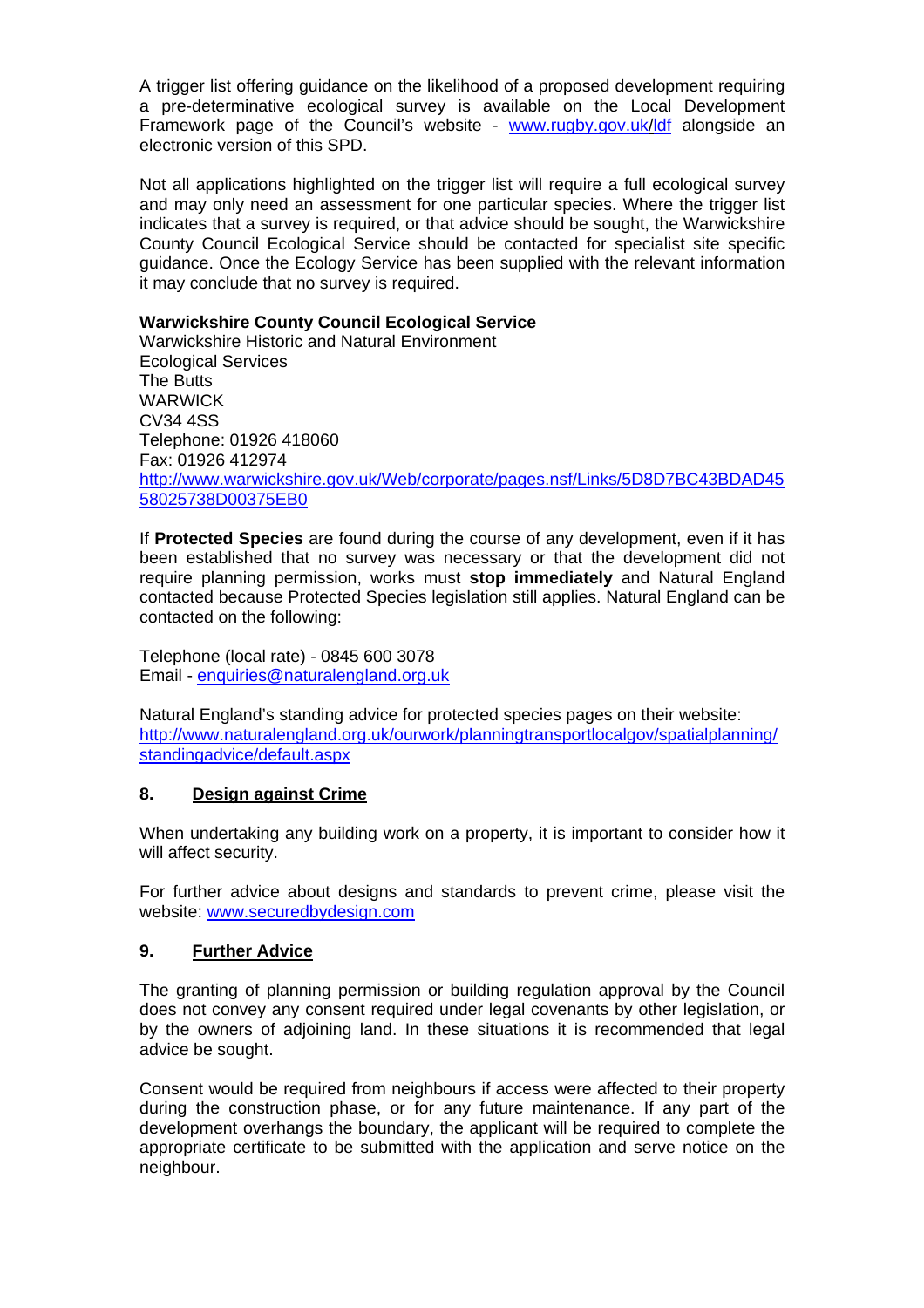In the event that the erection of an extension will include works to the foundations, guttering and other construction materials, e.g. scaffolding that would cross or abut the boundary of the property to be extended, information from The Party Wall etc. Act 1996 should be sought. An explanatory booklet can be found at on the planning publications section of the Department for Communities and Local Government website entitled: The Party Wall Act 1996: explanatory booklet.

Building an extension to a dwelling without obtaining the necessary planning permission and/or building regulation approval could cause legal problems if the property is sold. The Council may take action in certain circumstances to enforce the removal of an unauthorised extension, at the owner's expense.

It is advisable to have extensions designed by an experienced architect or other professional draughtsman.

If you have any queries concerning the guidance contained within this document or need further information on for example building design, car parking standards, listed buildings and conservation areas, you are advised to consult with the Development Team.

Advice on applying for planning permission is available from the Planning Department or on the Planning Portal website. Please note that you can also apply for planning permission online at www.planningportal.gov.uk

# **REMEMBER, IF YOU ARE IN ANY DOUBT CHECK YOUR IDEAS WITH THE PLANNING DEPARTMENT AT AN EARLY STAGE.**

**The Planning Department recommend that all residential extension ideas are checked by the Development Control team at an early stage to ensure both that they are compliant with local planning policies and also to help speed up the process of applying for and receiving planning permission. There are a number of ways in which Planning Officers can be contacted for advice:**

- **Rugby Borough Council Planning Officers are available to answer queries at the Town Hall reception during Council opening hours;**
- **They can also be contacted by telephone: 01788 533832; or**
- **Email: rbc.planning@rugby.gov.uk.**

**If you have any queries about the content of this Design Guide and its implications for your extension please contact a Planning Officer.** 

**Further to this, more detailed advice is available via the Planning Portal website:** www.planningportal.gov.uk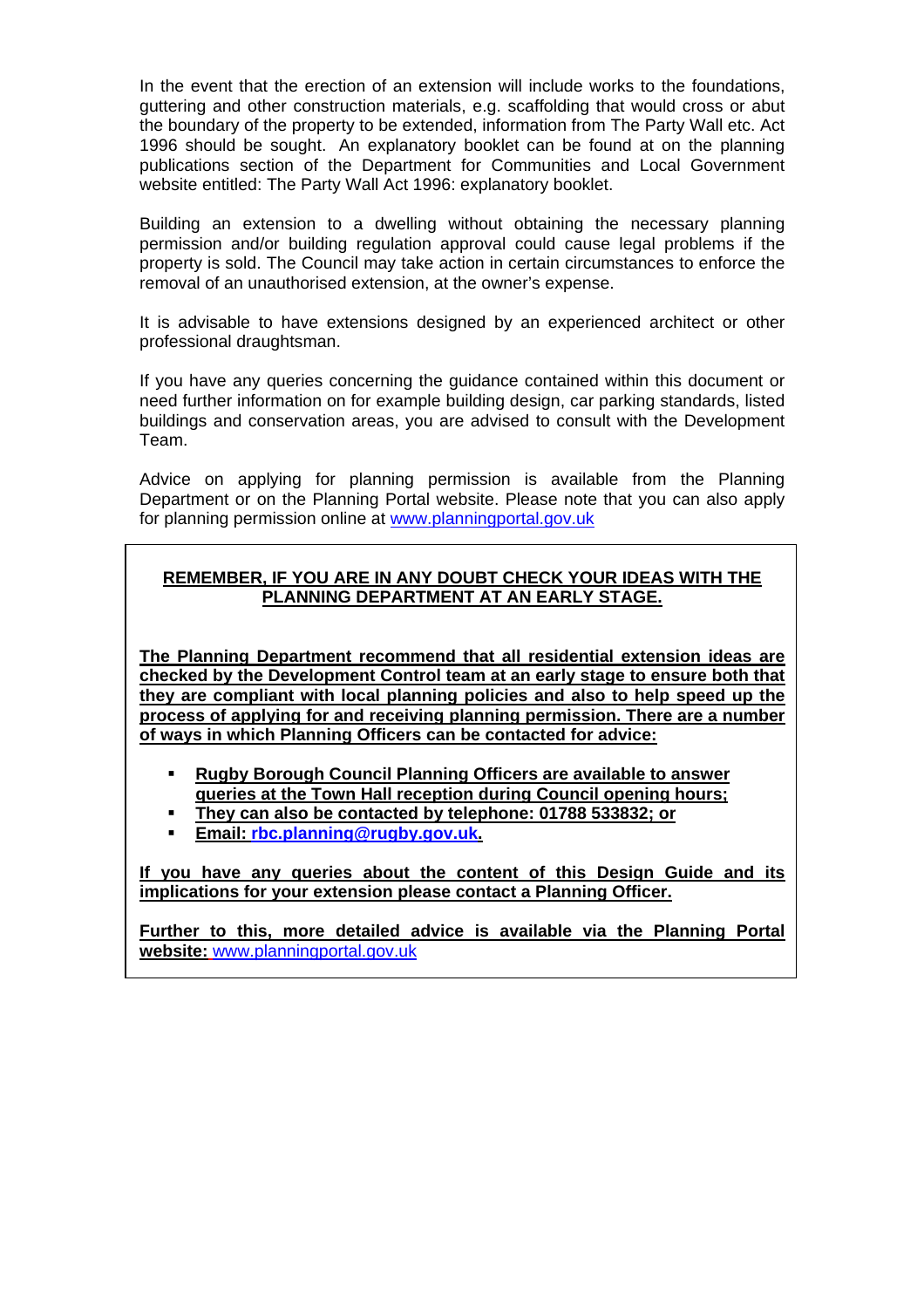## **Glossary**

**Air Source Heat Pump:** Air source heat pumps are units that are located / mounted outside of a property to absorb heat from the outside air. The head can then be used to warm water for radiators or underfloor heating systems, or to warm the air in your home.

**Allowable solutions:** Allowable solutions –A range of measures available for achieving zero carbon beyond the minimum carbon compliance requirements. The Government has not yet defined what the range of allowable solutions will be. However, they are likely to include the exports of low carbon or renewable heat from the development to other developments, and investment in low and zero carbon community heat infrastructure.

**Biomass:** A fuel derived from plant material or natural residues. A wide range of biomass can be used to generate electricity and/or heat and to produce transport fuel.

**BREEAM standard:** The Building Research Establishment's Environmental Assessment Method, which is used to assess the environmental performance of new and existing non-residential and mixed use buildings. It is regarded by the UK's construction and property sectors as the measure of best practice in environmental design and management.

**Carbon dioxide (CO2):** A significant contributor to global warming and climate change. A gas resulting from the combustion of fossil fuels including gas, oil and coal.

**Carbon footprint:** The total greenhouse gas emissions caused by an individual or organisation, event or product.

**Carbon neutral:** A development that achieves no net carbon emissions from all types (regulated and unregulated) of energy use on an annual basis. It is usual for a development to have emitted some greenhouse gas emissions, so it is necessary to use carbon offsets to achieve neutrality.

**Carbon sinks:** Carbon dioxide is captured and stored in living (trees and other green vegetation) or non-living reservoirs (soil, geological formations, oceans, wood products)

**Climate Change:** The variation in the Earth's global climate or in regional temperatures. It describes changes in the variability or state of the atmosphere and weather.

**Code for Sustainable Homes (CSH):** A national environmental standard for sustainable design and construction for certifying and rating new homes, to ensure new homes deliver improvements in key areas such as carbon dioxide and water use reduction.

**Combined Heat and Power (CHP):** CHP is the simultaneous generation of usable heat and power in a single process, therefore producing less waste. CHP's overall fuel efficiency is around 70-90% of fuel input compared to 40%-50% efficiency in conventional generation.

**Decentralised energy supply:** Energy supply from low carbon sources on a small or community scale and including electricity generation that is connected to a local distribution network rather than directly to the national grid.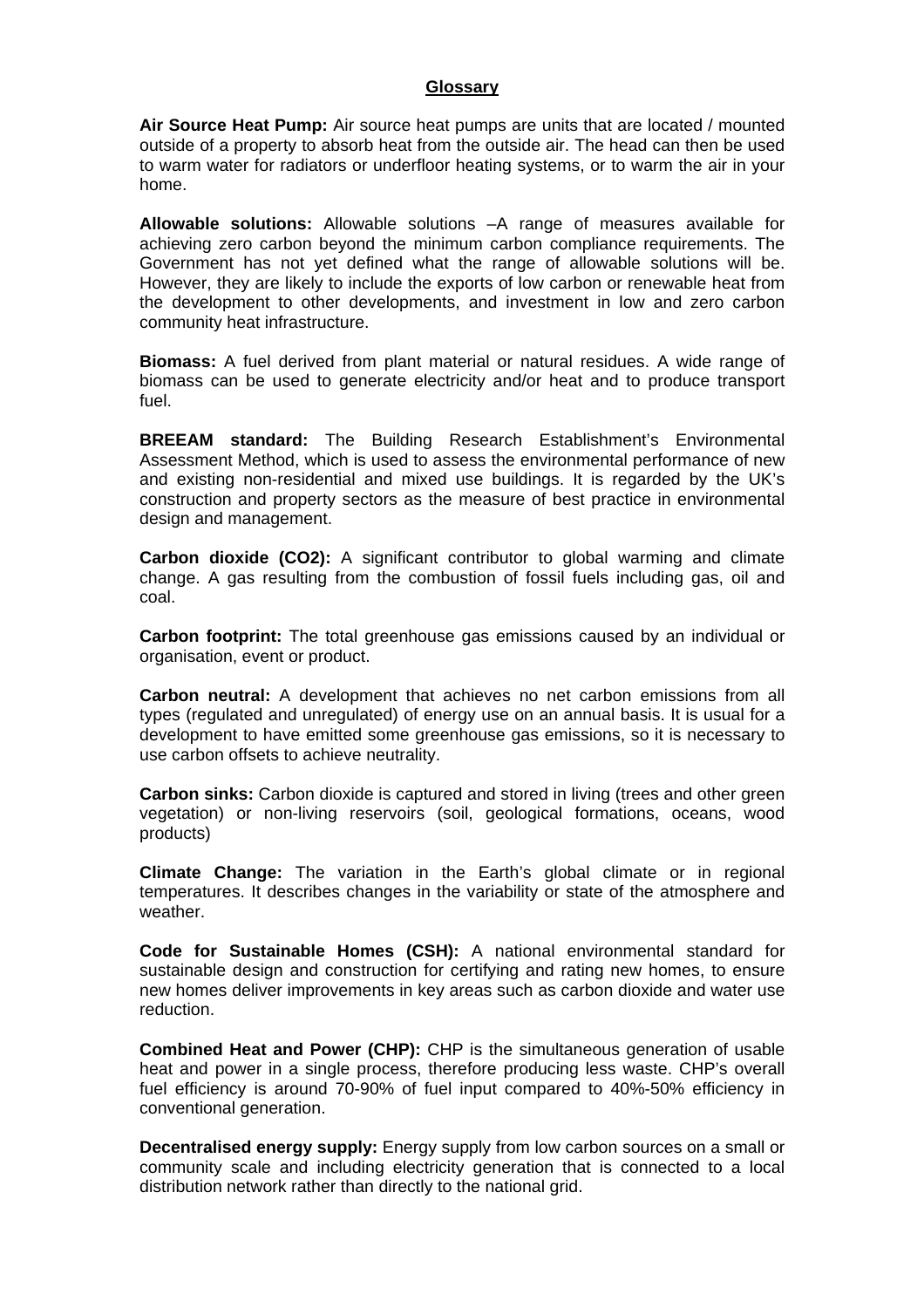**Design and Access Statement:** A document which must accompany most types of planning applications explaining the design process for a development and providing details on how it can be accessed by everyone, including elderly or disabled people.

**Ecological Footprint:** An ecological footprint is a measure of human demand on an ecosystem, and compares human demand with the ecological capacity to regenerate it.

**Emissions:** Gases released into the atmosphere

**Greenhouse gases:** There are six greenhouse gases regulated by the Kyoto Protocol, which are emitted in significant quantities into the atmosphere through human activity. The six regulated gases are Carbon dioxide (CO2), Methane (CH4), Nitrous Oxide (N2O), Hydroflurocarbons (HFCs), Perflurocarbons (PFCs) and Sulphur Hexaflouride (SF6).

**Ground source heat pumps:** Transfer the heat from the earth to a building by means of a heat exchanger. The heat can then be used for space heating and hot water. They can also be used to remove heat from a building and deposit it in the ground to cool the building in hot weather.

**Kilowatt hour (kWh):** A once kilowatt power generating unit running for one hour produced one kilowatt-hour of electrical energy.

**Low or zero carbon technologies:** Technologies that produce energy with low or zero carbon emissions.

**Mitigation:** Taking action to reduce the impact of human activity on the climate system, primarily through reducing greenhouse gas emissions.

**Passive solar gain:** Refers to the siting, form, fabric and internal layout of buildings so that natural light and solar heat gains are harnessed and controlled reducing the need for artificial lighting, space heating and mechanical ventilation and cooling.

**Photovoltaics (PV):** Thin silicone wafers that convert any light, not only sunlight, directly into electricity. They can be fitted to buildings including panels and roof tiles.

**Regulated emissions:** Those emission included within the SAP methodology and arising from space heating, water heating, fixed lighting and ventilation.

**Renewable energy:** Those energy flows that occur naturally and repeatedly in the environment – from the wind, the fall of water, the movement of the oceans, from the sun and also from biomass.

**Standard Assessment Procedure (SAP):** The Government's Standard Assessment Procedure for Energy Rating of Dwellings. SAP is adopted by government as part of the UK national methodology for calculation of the energy performance of buildings. It is used to demonstrate compliance with building regulations for dwellings - Part L (England and Wales) and to provide energy ratings for dwellings.

**Standard carbon factor:** When calculating emissions from energy use it is important to know what quantity of energy was used. Standard carbon factors enable a conversion to be made from the input measure of energy to the amount of carbon dioxide emissions that will result. Defra publish the UK conversion factors for energy to CO2.

**Supplementary Planning Document (SPD):** A Local Development Document that adds further detail to policies and proposals in a 'parent' Development Plan